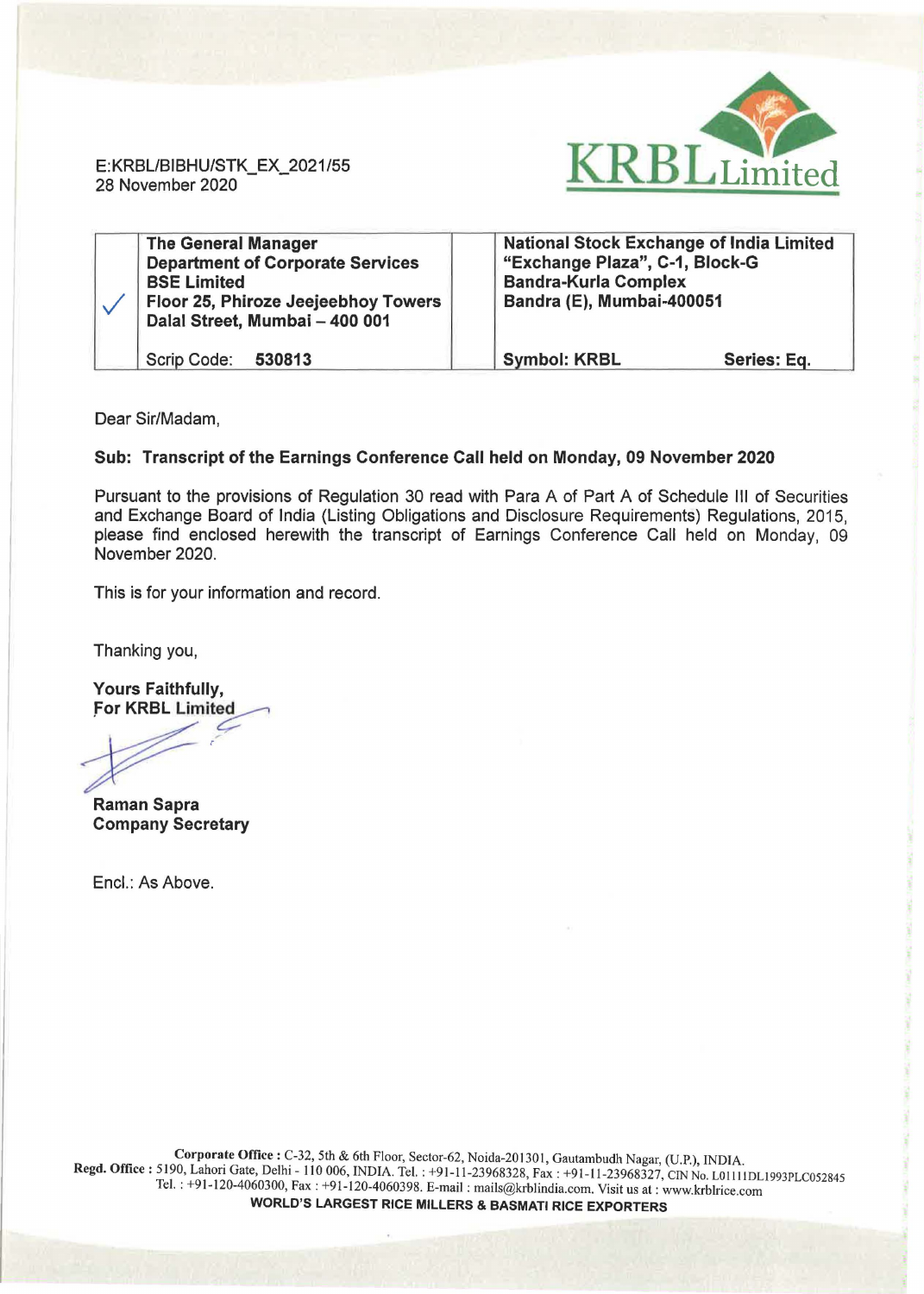

E: KRBL/BIBHU/STK\_EX\_2021 /55 28 November 2020

| <b>The General Manager</b><br><b>Department of Corporate Services</b><br><b>BSE Limited</b><br>Floor 25, Phiroze Jeejeebhoy Towers<br>Dalal Street, Mumbai - 400 001 | <b>National Stock Exchange of India Limited</b><br>"Exchange Plaza", C-1, Block-G<br><b>Bandra-Kurla Complex</b><br>Bandra (E), Mumbai-400051 |             |
|----------------------------------------------------------------------------------------------------------------------------------------------------------------------|-----------------------------------------------------------------------------------------------------------------------------------------------|-------------|
| Scrip Code:<br>530813                                                                                                                                                | <b>Symbol: KRBL</b>                                                                                                                           | Series: Eq. |

Dear Sir/Madam,

## Sub: Transcript of the Earnings Conference Call held on Monday, 09 November 2020

Pursuant to the provisions of Regulation 30 read with Para A of Part A of Schedule Ill of Securities and Exchange Board of India (Listing Obligations and Disclosure Requirements) Regulations, 2015, please find enclosed herewith the transcript of Earnings Conference Call held on Monday, 09 November 2020.

This is for your information and record.

Thanking you,

Yours Faithfully, For KRBL Limited

Raman Sapra Company Secretary

Encl.: As Above.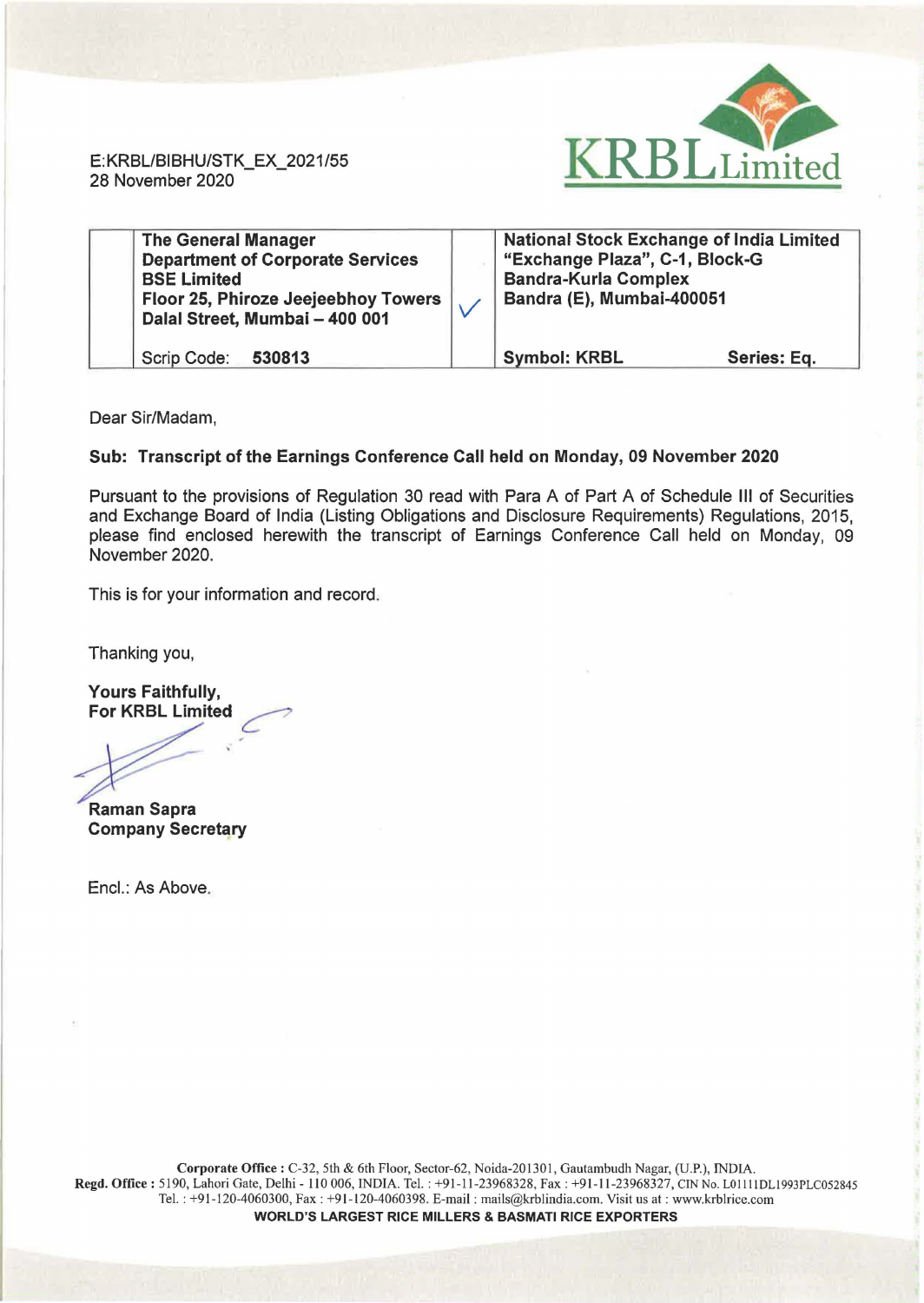

# **KRBL Limited**

## **Q2 & H1 FY21 Earning Conference Call Transcript**

#### **November 09, 2020**

- **Moderator:** Good day, ladies and gentlemen and welcome to the KRBL Ltd Q2 and H1 FY21 earnings conference call. As a reminder, all participants' lines will be in the listenonly mode and there will be an opportunity for you to ask questions after the presentation concludes. Should you need assistance during the call, please signal an operator by pressing \* and then 0 on your touchtone telephone. Please note that this conference is being recorded. I now hand the conference over to Mr. Nishid Solanki from CDR India. Thank you and over to you, sir.
- **Nishid Solanki:** Thank you. Welcome to KRBL's Q2 & H1 FY21 earnings conference call for analysts and investors. Today, we are joined by senior members of the management team including Mr. Anil Kumar Mittal - Chairman and Managing Director; Mr. Anoop Kumar Gupta - Joint Managing Director and Mr. Rakesh Mehrotra - Chief Financial Officer. We propose to commence with an update from Mr. Anil Kumar Mittal for his thoughts on the global presence and scenario for the company, Mr. Anoop Kumar Gupta with his perspectives on the domestic operations and Mr. Rakesh Mehrotra on the financial performance. After the opening remarks from the management, the forum will be opened for an interactive question-and-answer session.

A cautionary note, certain statements that may be made on today's call could be forward-looking in nature, and actual results could vary from these statements. A detailed statement in this regard is available in KRBL's Q2 and H1 FY21 Investor Presentation, which has been shared with you earlier. I would now like to invite Mr. Mittal. Thank you and over to you, sir.

**Anil Kumar Mittal:** Good afternoon, everyone and thank you for joining us on the call today. My heartiest Diwali greetings to you and your family members and my best wishes to you for a happy, prosperous & healthiest time ahead. I would like to start by thanking my colleagues at our plants and head office and those who are working on field across the country and worldwide for their un-relenting and dedicated hard work despite such hard times due to the pandemic. It is only because of their continuous efforts over the past few months that we have been able to meet our export and domestic market demands in term of production, supply and availability of our brand across geographies. I thank them all for their earnest efforts and commitments.

> I would like to share some updates on the export front now. We have a strong leadership share in the Middle East and North Africa region. The severe logistics and shipment impediments we had faced during the beginning of the pandemic

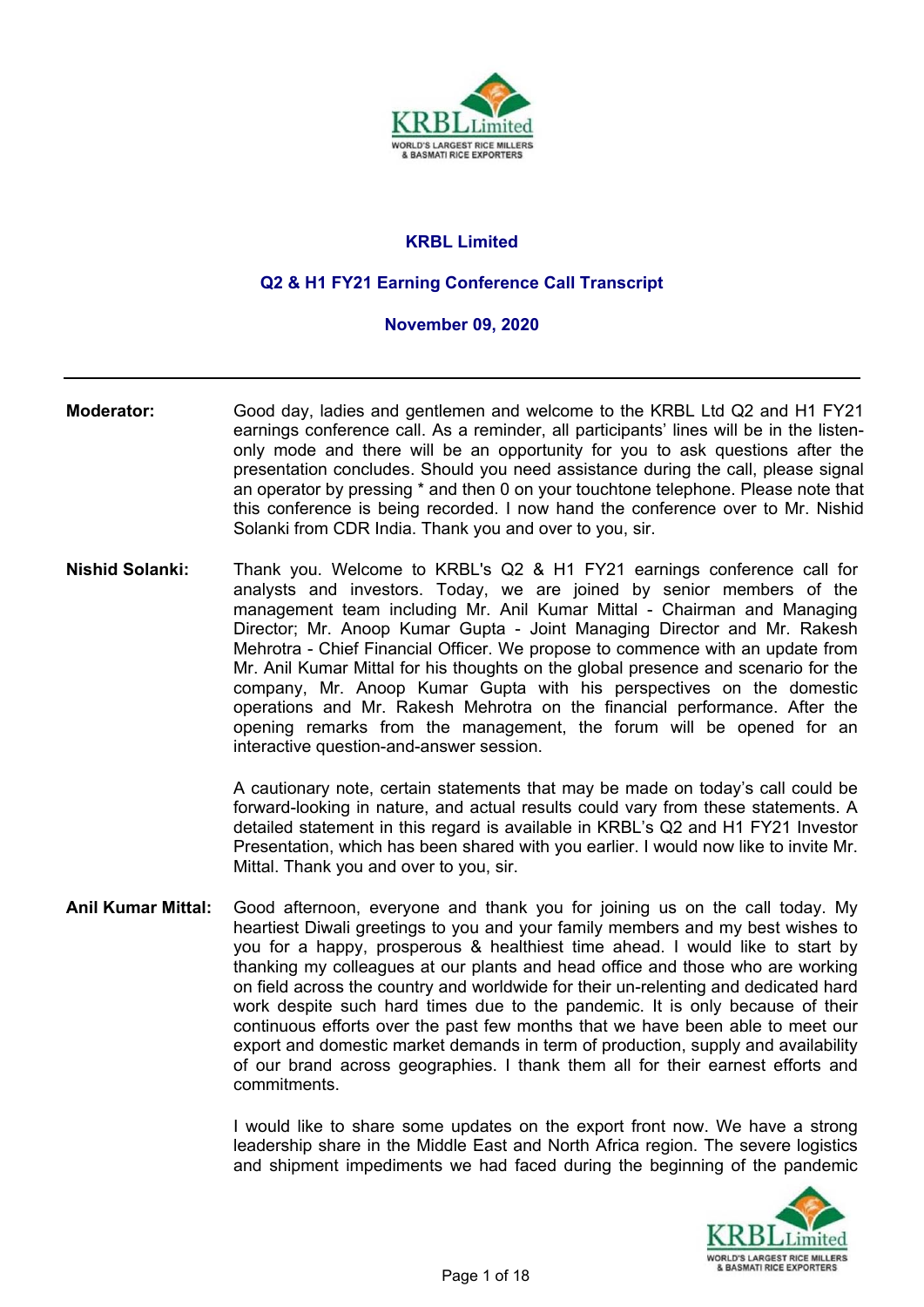are almost over. The regular shipments have resumed, and sales have reached closed to normal. The temporary backlog that we had seen in the initial period of the lockdown is getting cleared. We could shift the carry-forward stocks of Q1 during the Q2. Q-o-Q, we have shown 114% increase in rice exports to nearly Rs. 670 crore in Q2 FY21.

Owing to our excellent quality standards and consistent supplies, our brands continue to be well appreciated and command a premium in countries like UAE, Saudi Arabia, Kuwait, Qatar and Oman where we enjoyed the top slot of the basmati arena and these are the most discerning customers in the world and they value good quality and understand the true attributes of Basmati rice. During the slowdown period, our sales in these countries have shown positive signs.

We all know Iran is a major destination for Indian Basmati rice amounting to around 35% share of total Indian Basmati exports. There has been a quite positive news from Iran that the Government has ask the importers to immediately clear the cargo which has been lying at the ports for the last 8-9 months. Moreover, the sentiment between Iran and India has come quite positive due to the recent change in the US leadership. It is expected that there would be a relaxation in the American sanctions against Iran which would pave way for increased rice exports to Iran and crude imports from Iran. We at KRBL have been doing our entire business with government bodies against LC and hence our business with Iran is quite smooth and payments are being received very well in time. Iran has started showing interest in barter deals too we are seeing positive signs and are confident that the picture would be more promising in the coming quarters.

Our growing presence in North America region as well, with forays into club stores which today account for about 65% of the total American market. Whereas we are already leaders in the key trade channels in Canada, our presence continues to build in the United States as well. The potential is good, and we are positive that in the coming years, the segment will emerge bigger with our margin focus strategy. In markets like South Africa, Australia and New Zealand and other countries in the South East Asia, we are the leaders. Everywhere, our brands enjoy a premium status for distinct quality and taste. In addition to our flagship offering of India Gate Basmati, we are steadily seeding our health food portfolio abroad. Very recently, we have launched Rice Bran Oil and Amaranth into international market and the initial response has been very good.

Further, I would also like to mention, we are planning to launch these products in our domestic market as well. If you see our health food segment, it has shown around 40% growth in H1 FY21 as compared to last year, and we see this trend sustaining backed by underlying demand, our strong brands and wide reach. In the current times, consumer habits, preference and spend patterns have changed. The consumption at home of package, health and convenience product have increased globally. We have also witnessed this and have seen good traction across our range of offerings. Our focus on leading supply chains coupled with double stringent quality conscious procurement standards will ensure continuous volume growth in the quarters to come. As we maintain our robust balance sheet, our sale performance going forward will be matched by good growth on the margin front as well.

To be precise, as regard the demand during this quarter from countries such as Iran, Iraq and Saudi Arabia, Iran as we know will take a couple of months to get relaxations from the US sanctions and results of the same may be seen in Q4. Iraq and Saudi Arabia have already imported big quantities during Q1 and Q2. Saudi Arabia as against their normal imports of 900,000 tons to a million tons has

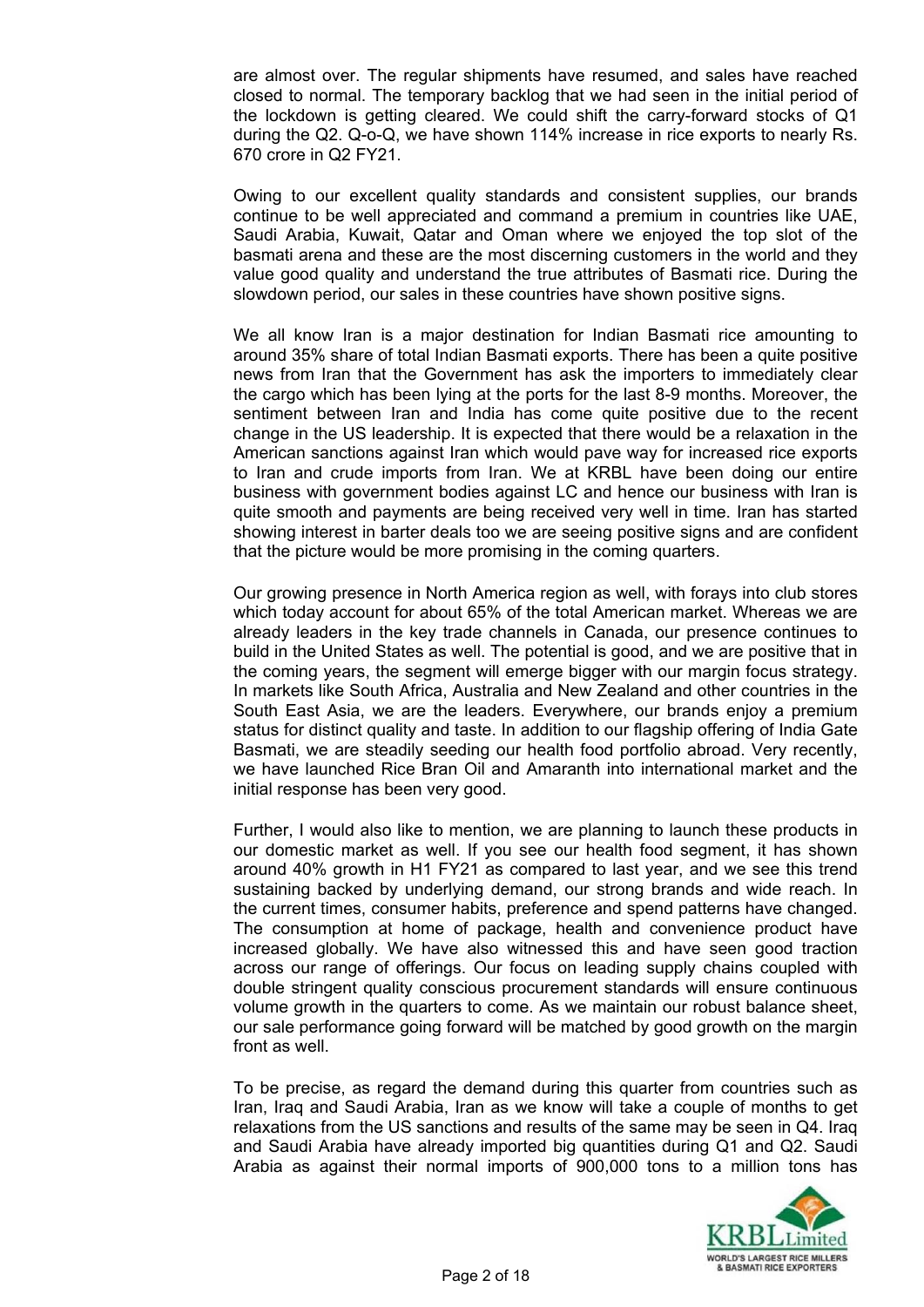already imported 1.25 million tons which is about 25% in excess of their normal demands. Same is the position with Iraq. These three countries together account for about 60% of the total export demand out of the country. Therefore, the third quarter for the total rice industry will remain subdued, but it will be recovered in Q4.

Before I conclude, there is a positive development that I wish to share with you. In view of the upcoming harvest season, we needed full and free usage of the warehouses attached by the ED. In view of the pandemic, the appeal bearing number miscellaneous appeal PMLA2/2020 wherein the order dated  $17<sup>th</sup>$  January filed by PMLA by the Appellate Tribunal granting us physical possession of the above-said warehouses was challenged and could not be taken up. In order to ensure smooth business activities and efficient movement of stocks, we approached the High Court requesting them to take a deposit of Rs.11.13 crore equivalent to the value of the attached warehouse in lieu of the free usage of the attached properties during the pendency of the miscellaneous appeal without prejudice to our contention in the appeal. The High Court was pleased to allow our request order dated in May and allowed us to freely use the warehouse premises. We stand committed to ensure smooth business operations during pendency of this case.

I would like to hand over to Mr. Gupta to share his views and I thank everybody once again. Over to Mr. Gupta.

**Anoop Kumar Gupta:** Thank you, Chairman. Good afternoon everybody. Thank you for taking time out to join us, hope all of you are safe and well. I will spend some time sharing thoughts on the highlights of our domestic operations. Our business was also impacted due to pandemic restrictions, but being a responsible FMCG company, we have move proactively to take all necessary precautions to safeguard the interest of our customer and our employees. We have had a steady start to the first half of the fiscal year witnessing good volume trends. Coming to the recent quarter's review, our topline in quarter Q2 FY21 grew at a strong 27% year-onyear, strengthened by the growth and demand, especially in our international business. Paddy prices stand sharply lower than long-term averages and partly driven down by reduced shipments to Iran. This has given us an advantage to meet our increased target sale in next 2 to 3 years, through ramped up procurement. We have already the largest and the best storage infrastructure in the industry. This combined with our robust balance sheet will help us.

> I would also like to comment the government's path-breaking initiative in the farming space, the Farmer Produce Trade and Commerce Promotion and Facilitation Bill 2020 which permits farmers to sell their produce outside APMC mandis and remove barriers to interstate trade. Similarly, the farmer's empowerment and protection agreement of prices, assurance of Farm Services Bill 2020 will allow farmers to enter into contract for agri business firms or large retailers on pre-agreed price of their produce. We have seen the mandi tax in Punjab reducing by 50% that is from 4% to 2%; in Haryana, it has been lowered by as much as 75% that is from 4% to 1%; in Uttar Pradesh, KRBL continues to have an added advantage of the export policy issued by UP government that any purchase of paddy against export is exempt from mandi fee for a period of 5 years that is from November 2017 to November 2022 and to add on this, just one day or two day back, Chief Minister, Mr.Yogi Adityanath announced that they are reducing the mandi tax. I mean that notification to follow, but statement of Chief Minister has come on a Twitter, they are going to reduce the mandi tax by 50%, it is presently 2% and it will be 1%. So in all the three producing states, our mandi tax is reduced. We anticipate savings on logistic cost to the tune of 50 to 100 basis

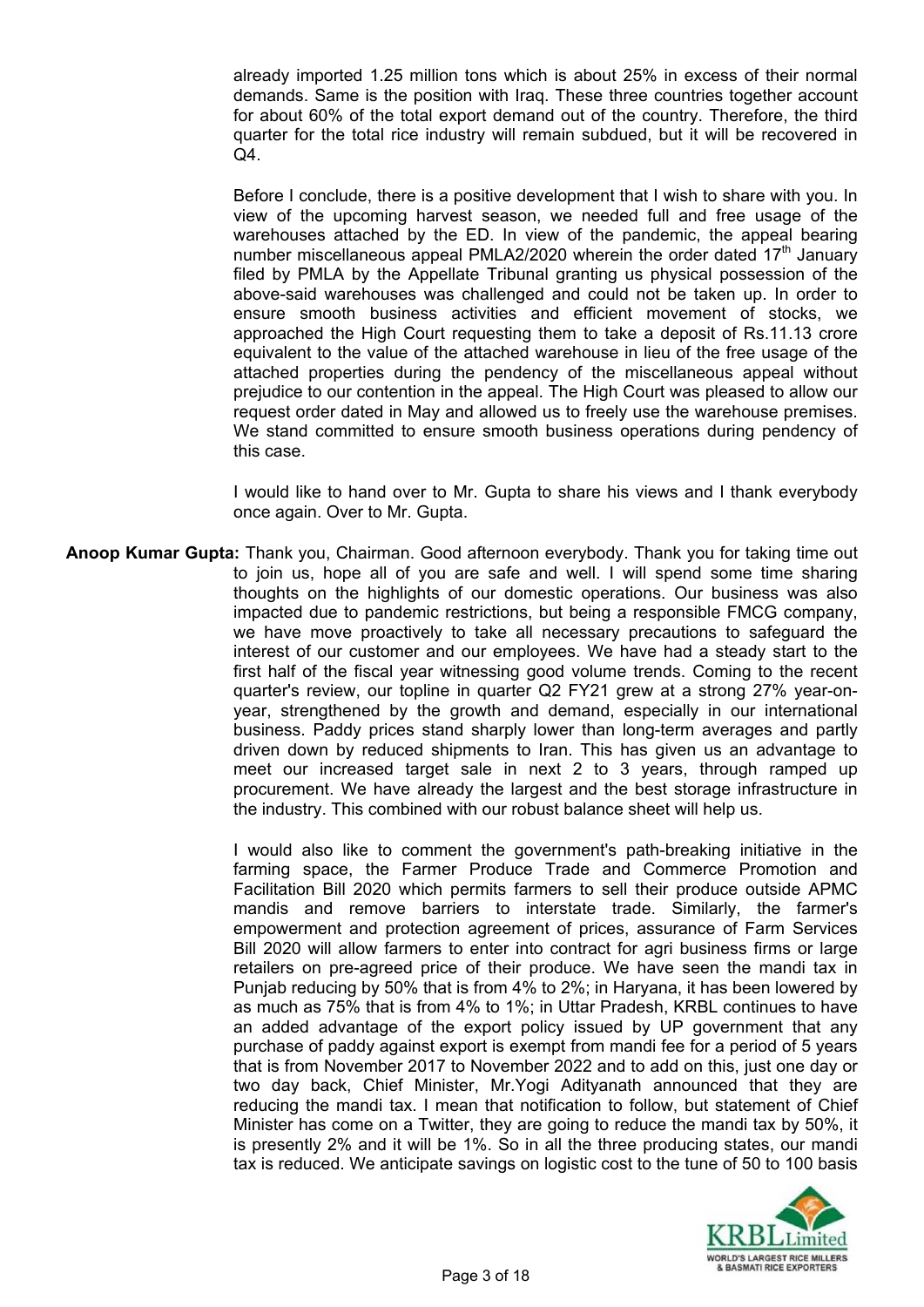points of our revenue. Over and above this, the ease of doing business alone with rice, will drive financial gains to new heights, we are hopeful and see these reforms positively benefiting our industry in the long term with consistent implementation.

Our inventories have steadily evolved to meet our brand's healthy growth in demand. We finance our inventory at reasonable cost which considerably reduces our dependence on external finances. This has enabled us to grow progressively in the context of a sustained turnover.

Coming to some details on the performance, overall performance in India was impacted by the near Nil sales to HoReCa segment in quarter Q1 FY21. These have recovered quite healthily. Bulk pack sales have posted a very smart recovery and we project that given the upcoming festive season; we will surpass pre-COVID levels with the bulk pack segment. To share a statistic, we were at 47% dip during quarter Q1 FY21 in the bulk pack segment, this stands at 12% dip in quarter Q2 FY21. As lockdown norms further ease with theatres, restaurants, train commuting and outdoor facilities opening up across the country, we are hopeful that the demand scenario will pick up in HoReCa overall.

The consumer business remained strong and has infact further strengthened. During quarter Q2 FY21, we witnessed 19% improvement year-on-year in the consumer pack segment. In this quarter, we were able to get significant traction in our e-commerce business based on our existing strong partnership with the online players. Broadly, the organized retail channel has done well and we believe that it will keep pushing growth within our consumer pack business.

Going forward, we would like to engage ourselves into more value-added products category including regional premium rice and health foods. The success of our integrated business model is underscored by the growing demand witnessed an extending reach of our brands across channels. Our superior business model is central to everything we do. It enables us to ensure excellence in execution, strengthen our relationships and improve outcomes. In the coming years, we will continue to fortify our business model to deliver sustained value creation for our stakeholders by delivering on our growth objective and with that I would like to invite Mr. Mehrotra, our CFO to share his views. Thank you.

**Rakesh Mehrotra:** Thank you Anoopji. Good afternoon ladies and gentlemen. I welcome you to the KRBL's Q2 and H1 FY21 conference call. Trust, all of you are safe and well. Let me provide you a brief overview of the financial performance for the quarter. We delivered a strong quarter and continued to see build up our demand characterized by increase in export volume and healthy growth across segments in India. During Q2 FY21, our standalone revenue from operations came in at Rs. 1,133 crore up by 27% year-on-year. Our EBITDA during the Q2 FY21 stood at Rs. 224 crore up by 29% year-on-year and our company has recorded a consistent EBITDA margin of 19.7%. This was on account of stable gross margins at 30% and changed business mix in favor of the exports with easing of the shipments since July 2020 onwards. PBT for Q2 FY21 stood at Rs. 202 crore up by 38% year-on-year with PBT margin in the period of standing at 18%, owing to cost benefits on inventories and substantially lower finance cost on account of reduced requirement for working capital funding. Our PAT for Q2 FY21 came in at Rs. 150 crore with growth of 32% and PAT margin of 13%.

> Our objective remains to reinvest our accruals into building inventory. Given the prevailing low paddy prices, we are taking this as an advantage and stocking up incremental quantity towards our 2 to 3 years objective. This gives us a unique

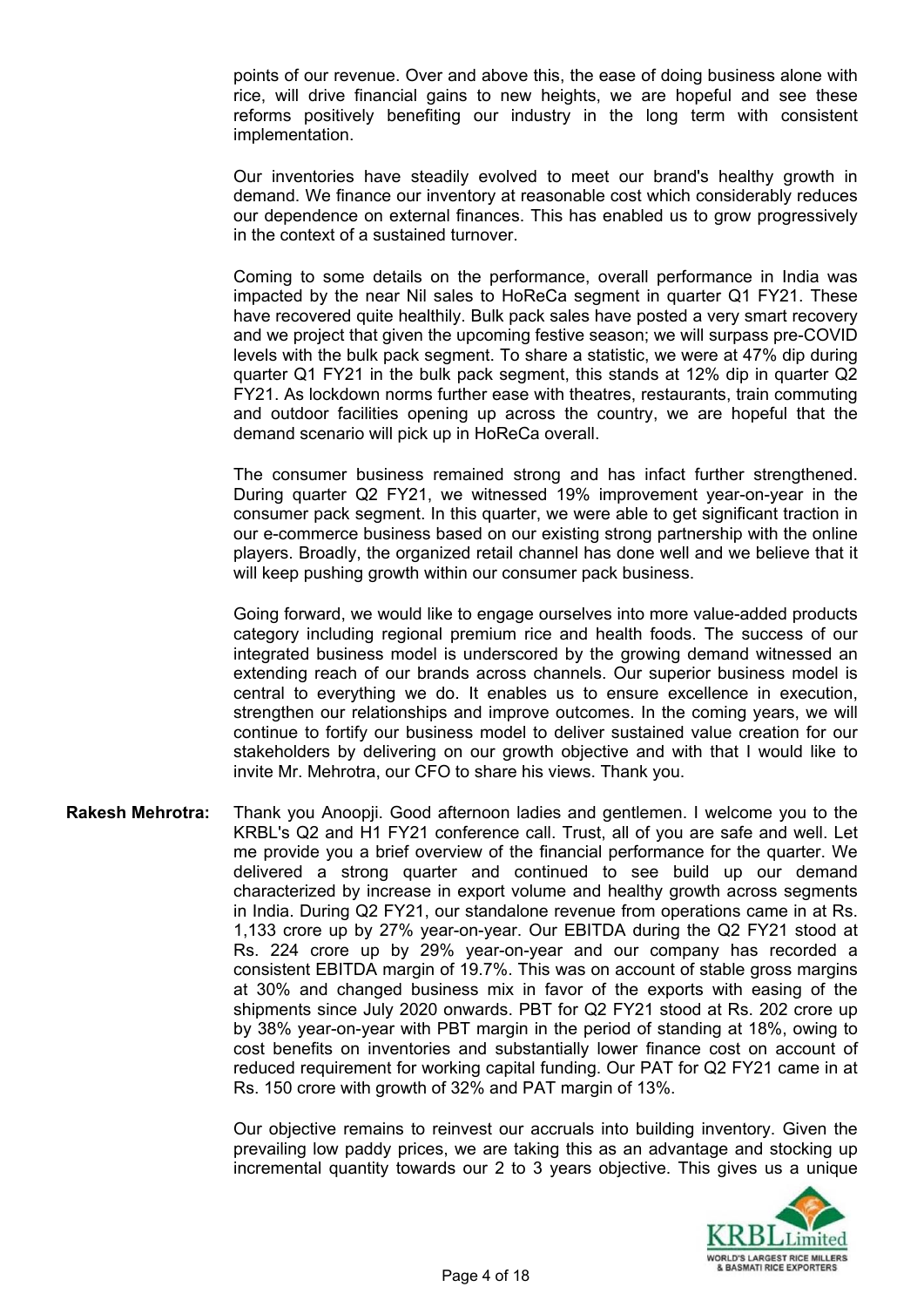base to grow volumes at a pace that we are comfortable, within the coming year. We have performed exceedingly well on the cash flow front as well. As on  $30<sup>th</sup>$ September 2020, our cash generated from operations stood at Rs. 750 crore and a part of which was utilized to repay our borrowing. Consequently, we have net negative debt of Rs. 227 crore. With leading brand and effective range of products, leadership in global operations combined with best-in-class financial management, our return ratios have consistently stood out. Return on capital employed as on 30th September came in at 21.64% on annualized basis, which is higher than the average of the previous few years.

Our net worth today stands very strong at Rs.3,402 crore. Considering all such factors of a dedicated pursuit of consistent growth and good health of our balance sheet historically, I am glad to announce ICRA had made upward revision in the credit rating, where previously it was "watched with negative". For long-term it has added stable rating thereby supporting our strong business process and consistent cash flows. On the whole, the company's financial position is healthy. Over the longer term, we will pursue all our defined strategic initiatives towards being a debt-free company gradually, while always maintaining it from financial discipline.

I would now like to request the moderator to open call for question and answer. Thank you.

- **Moderator:** Thank you very much. We will now begin the question and answer session. The first question is from the line of Varun Goenka from Nippon Mutual Fund. Please go ahead.
- **Varun Goenka:** My compliments for a very good H1, despite all the challenges. I think Anilji's comments and Anoopji's comments have answered my questions, but only around the finance strategy, I am bit unclear because we need working capital only for 6 months, so with such large amount of cash flows getting generated, what is the yield that we get on those cash flows for the balance 6 months?
- **Anoop Kumar Gupta:** Varun, you are right, looking at today's scenario where the interest on the deposits are in the range of 2% to 3% or maximum 3.5-4%, especially the deposits in mutual funds or banks in the shape of FDRs, but going forward, I don't foresee that we will be depositing the money in the banks like we have done this year, for 2-3 months. Going forward, I am saying our inventory will be much higher. When I say our inventory will be much higher that means by March, all our internal finance and even the bank finance will be fully utilized.
- **Varun Goenka:** Basically, what I am trying to get is I think we are being a bit over conservative, I think we were right in being conservative for the last 2 years?
- **Anoop Kumar Gupta:** From March to August or March to September, we will be in the process of repaying bank finance and our finances will be in the form of inventory only. When I talk about this year the paddy prices are historically low and we are going to start the regional rice in November-December, especially on the front of procurement. So I think going forward in FY21 and FY22, whatever surplus you see today in the balance sheet will be utilized in the inventory.
- **Moderator:** Thank you. The next question is from Ekta Sanghvi from Vallum Capital. Please go ahead.

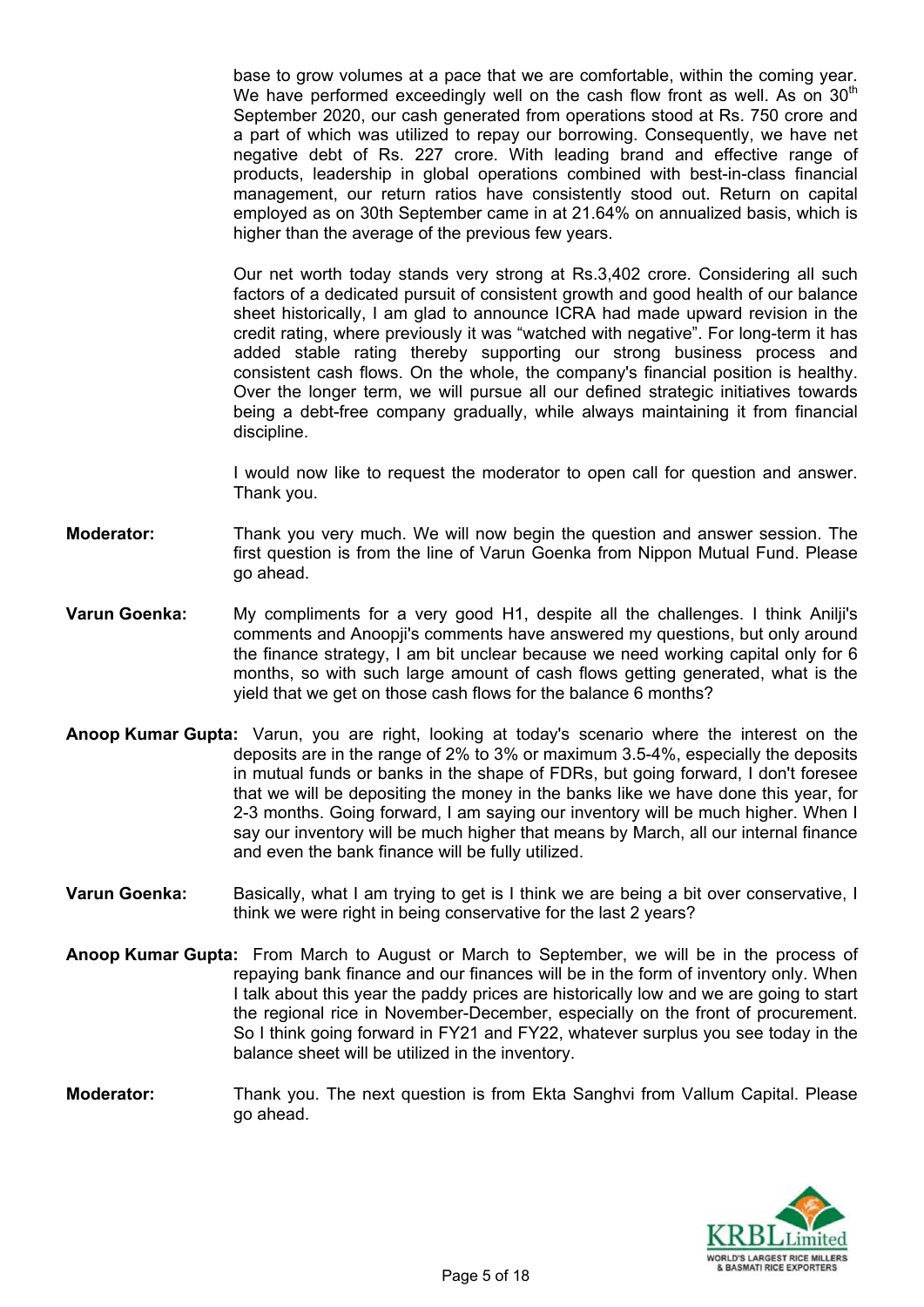- **Ekta Sanghvi:** First of all congratulations on the excellent performance in the quarter. Sir, I just had two questions, firstly, I mean you indicated that our demand from Iran has increased and the results should be seen in the Q4, so could we expect it to be at the same level as FY20 or will it be better than that?
- **Anil Kumar Mittal:** As far as Iran is concerned, I mentioned earlier that the total payment mechanism was under chaos. Just a week back, some positive news has started coming due to the change of guard that has happened in America. Its effect will start coming only after February, it cannot come immediately. Finally Iran is going to start imports from India and they have taken their internal decision in this regard. They are also trying for some barter deals, which is also positive for the imports to regularize as it was before. It will take about 2-3 months which will have an effect on the third quarter, but the exports will be normal during the  $4<sup>th</sup>$  quarter of FY20-21.
- **Ekta Sanghvi:** And sir, one more thing, basically your consumer packaging segment, in the unity brand specifically, the growth was pretty high in FY19 as compared to FY20, so was it like did we lose any market share or I know that FY21 has been better, but like have we gained back that market share or if you could just give some more clarity on Unity brand?
- **Anoop Kumar Gupta:** The Unity brand consumer pack was placed in the market in the beginning of year, with ongoing promotion into retail market. But due to COVID all are plans got affected from March. So our placement, especially in traditional trade got affected, but now we are very aggressive as far as Unity consumer packs are concerned. In Unity brand we have full range of rice such as Unity Biryani, Unity Premium, Unity Super, Unity Tibar, Unity Dubar, Unity Rozana, Unity Mogra, Unity Mini Mogra just like India Gate -we have taken out a full family for Unity. The results are promising, as of now we are doing Rs. 450 crore, mainly in bulk pack and institutional pack segment, which is expected go upto Rs. 1000 crore by FY23.
- **Ekta Sanghvi:** Sir, just one last question on HoReCa, how much is the demand as a percentage of normal level, now? Have we seen any increasing demand from the HoReCa segment?
- **Anoop Kumar Gupta:** As far as KRBL is concerned, in Q3 I think we will surpass pre-COVID demand of bulk packs.
- **Moderator:** Thank you. The next question is from the line of Ayush Agarwal from Mittal Analytics. Please go ahead.
- **Ayush Agarwal:** Sir, I have two questions, I would like to understand that supply chain in the ecommerce segment which has crossed 10% of our overall sales now, do we directly send through Amazon and big basket and if yes, do we fetch higher margin with respect to our traditional retail and modern trade channel, first is that. And second is, what are our capital allocation plans like you said that you will be buying higher inventory, but apart from that, are there any other plans to utilize surplus cash that we are generating currently?
- **Anoop Kumar Gupta:** Regarding modern trade channel, especially on the e-commerce front wherein you have named Amazon and Flipkart, I will tell you frankly all the e-commerce sites have taken deliveries directly from us in their respective distribution circles, bypassing my distribution channel, which is a clear-cut saving of 4 to 5%. That saving we are passing onto the e-commerce for doing all sorts of promotional activities like spending money on the banners, spending money on the visibility of

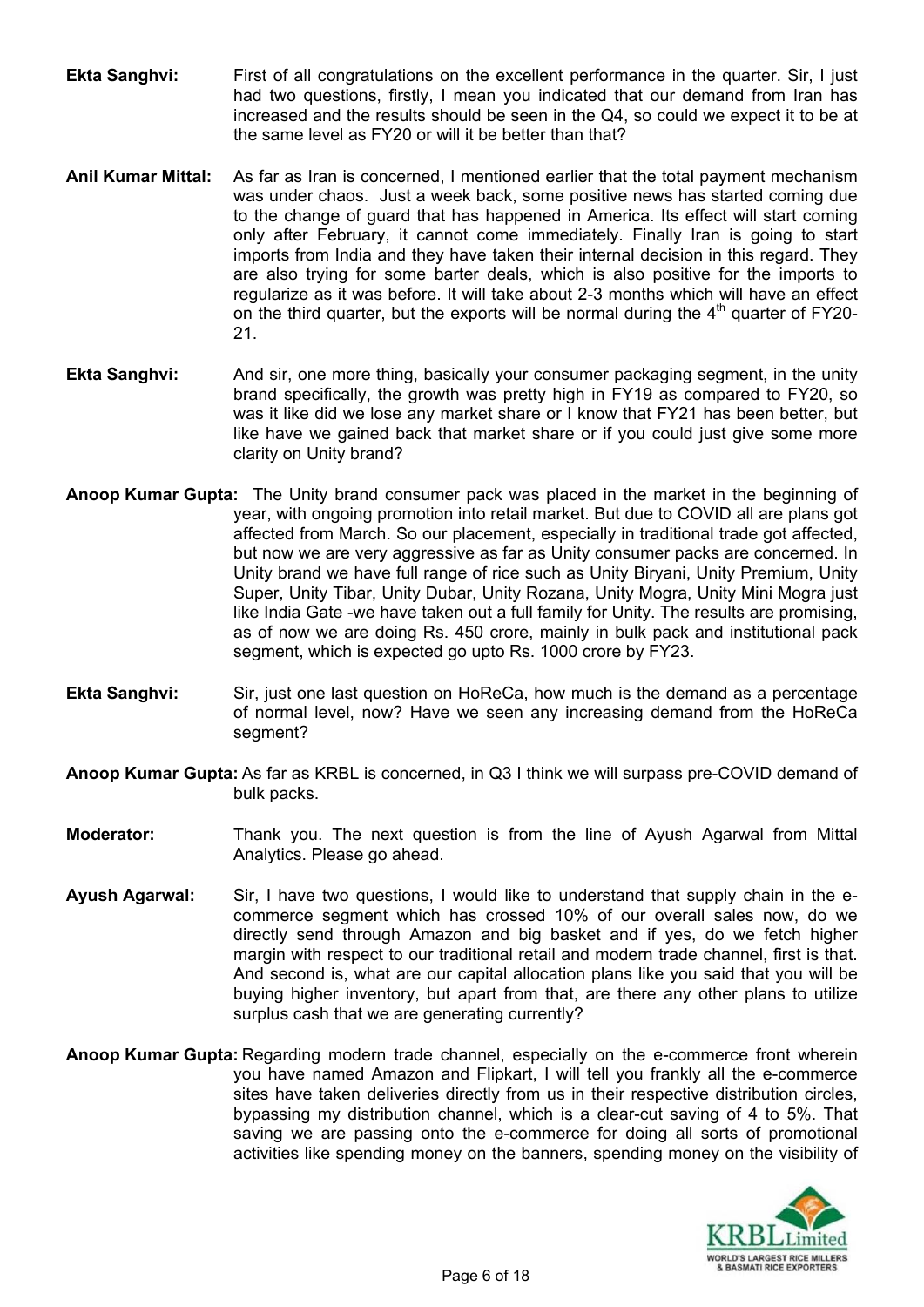the product on the online channel and promotions. The contribution percentage was 0.1, 0.2 till recently which today is around 1 to 1.5%. Even 10% of the total turnover in e-commerce is a dream and that may come after 3-4 years.

- **Ayush Agarwal:** Cash utilization and you said most of that would utilize for inventory, but if we have any other plans since you have been getting a lot of cash now?
- **Anoop Kumar Gupta:** Cash, I have already answered the question of Varun, it is on the same line. Cash generation will be utilized definitely on inventory only. We will be spending some capital in regional rice business, spending money on the warehouses and processing plants and packing plants, but majority of the money will be spend on inventory because we will be going in for an aging process, wherein ever the regional rice will be aged and will have more values in it. Certain regional varieties can be aged up to 2 years also earn a good premium. So according to me 80-90% of my surplus inventory will go definitely into aging.
- **Ayush Agarwal:** So, sir just confirming that like you said that we have 4 to 5% direct savings in the e-commerce segment and once we build that brand and visibility on various platforms, can we expect some of it to spill over to our margins in the years going ahead?
- **Anoop Kumar Gupta:** Definitely, the margins will improve on e-commerce, bypassing distributors and I tell you e-commerce only take direct deliveries from a big basket where the sales happen. If the sales are happening very less, they will never promote direct delivery.
- **Moderator:** Thank you. The next question is from the line of Sarvesh Gupta from Maximal Capital. Please go ahead.
- **Sarvesh Gupta:** Sir, first of all, a book-keeping question, what was the quantity in exports and domestic in this quarter?
- **Rakesh Mehrotra:** Can you send a mail; I will share you over an email.
- **Sarvesh Gupta:** And secondly sir, on your domestic business, now if I look at your de-growth versus your competitor's de-growth, it seems that we have fallen by almost 20% in H1 compared to may be 10% by the competitor, so have we ceded some market share or is it because we had a higher market share on the bulk pack which is why we have fallen more in terms of our H1 performance compared to our competitor?
- **Anoop Kumar Gupta:** As far as domestic sales in concerned, we have analyzed the numbers, when you say competitors clearly you are comparing with LT food i.e. Daawat and we have analyzed the numbers and I tell you one thing that our share has fallen mainly due to bulk packs. Our growth on consumer pack and everything is very good. As far as value realizations are also concerned we find that the delta of difference what it used to be between KRBL and LT and what we saw in Q2 it was quite less, and the main reason for that being that our bulk pack sales are at a very high price compared to Daawat. Suppose the average realization today of the company is Rs. 54-53 per kg, whatever and our average realization for bulk sales because it is always a premium category, it is always Rs. 65-70 per kg, and that took a very big hit in H1. If you compare our H2-FY21 results, wherein our bulk bag sales have come to the normal you will notice a growth in the volume, you will see growth in value realization. As far as consumer pack is concerned, we are satisfied, our growth post-COVID is better than pre-COVID. I hope I answered your question.

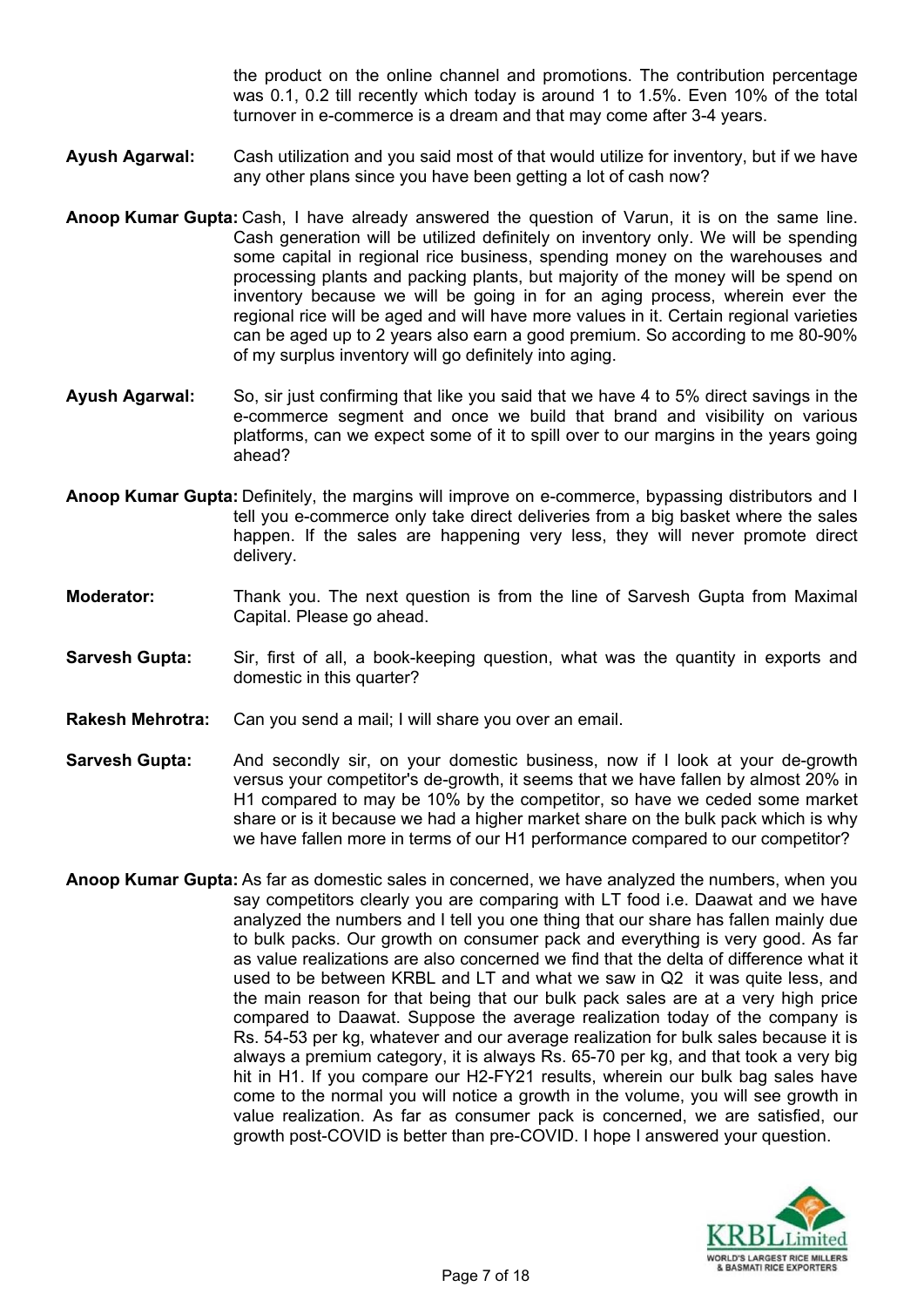- **Sarvesh Gupta:** I was able to make out the difference now. Secondly, now with this Unity brand coming into picture and you posting the Rs. 1000 crore sort of a topline figure in next 2-3 years, so is it that we are finding that within the packaged food category, we are finding more traction in the economy segment and hence we are sort of working more towards it, while it can grow our sales faster can have some sort of a negative impact on the margins?
- **Anoop Kumar Gupta:** We have studied the Indian market. Many of the consumers are very price conscious. Let me give you an example that I came across, that of Louis Vuitton's, I think 35% of their topline is from the Louis Vuitton brand and the balance 65% come from less premium variants of purses and everything wherein there is a bulk sale. Similarly, in India Gate Basmati rice, if you compare with an automobile industry or anything, we are considered as Rolls-Royce level. I want to have a level wherein C-class Mercedes or BMW going on for a very less value, I mean their main models, premium models are Rs. 1 crore plus, they are looking at 20 lakh, 30 lakh models to have a bulk sales. The main reason for Unity is to attract the consumer which we are not able to attract through India Gate because of our premium pricing, we want in our kitty that consumer to also come in.
- **Sarvesh Gupta:** I understand that intent behind that strategy. My question is, on India Gate Classic, the value proposition is very clear to the customer that this is the best which is there in the market. Now, there are so many brands these days which are vying with each other on e-commerce, in modern trade and then there are so many private labels also, so what is the unique value proposition for a brand like Unity which will help customers to buy that over so many other options when he is price conscious?
- **Anoop Kumar Gupta:** The price is quite comparable, but if you compare the quality it will be far better in terms of cooking, in terms of what we are offering. The bulk pack which is also today what Kirana/general trade is selling; for which the share is around 60% of the Indian Basmati market. We want to hit that segment also. We want Kirana/ general trade people to buy our bulk packs from 25 kg and if they want to sell loose, please do so. You see all our products, India Gate, Unity attracts 5% GST. Then also, we are able to penetrate to the retail level, to the consumer route and to start with, we are giving hefty schemes to the retailers like Kitchen Sajavo offer. We are giving just a small offer like, buy 160 kg of Unity any bulk pack, get one electric kettle free. I mean these are some, I am just giving you an example, we are giving these promotions to the retailer to promote our bulk pack also.
- **Moderator:** Thank you. The next question is from the line of Resham Jain from DSP Investment. Please go ahead.
- **Resham Jain:** Sir, I have a question on the paddy overall production and the price levels currently versus last year and also with lot of export opportunity being lost on the Iran side, how do you see the demand supply situation panning out in the market and the final and the last question is given that the new procurement prices are at a slightly lower level, do you expect any impact on the final product prices?
- **Anil Kumar Mittal:** Let me explain you in any commodity trade, the cost of the final product is always correlated with the cost of raw material. You can compare this with any agri product. The prices this year for the basmati paddy are 25% low compared to the previous year, besides the interest rates have come down and there is also a money shortage with the competitors since huge money got stuck up in Iran. It will now come back to India in about 1 ½ months as per government decision. We feel there is an opportunity for KRBL to buy paddy and rice which will cost us cheaper. As soon as Iran opens up along with other two countries i.e. Saudi & Iraq which I

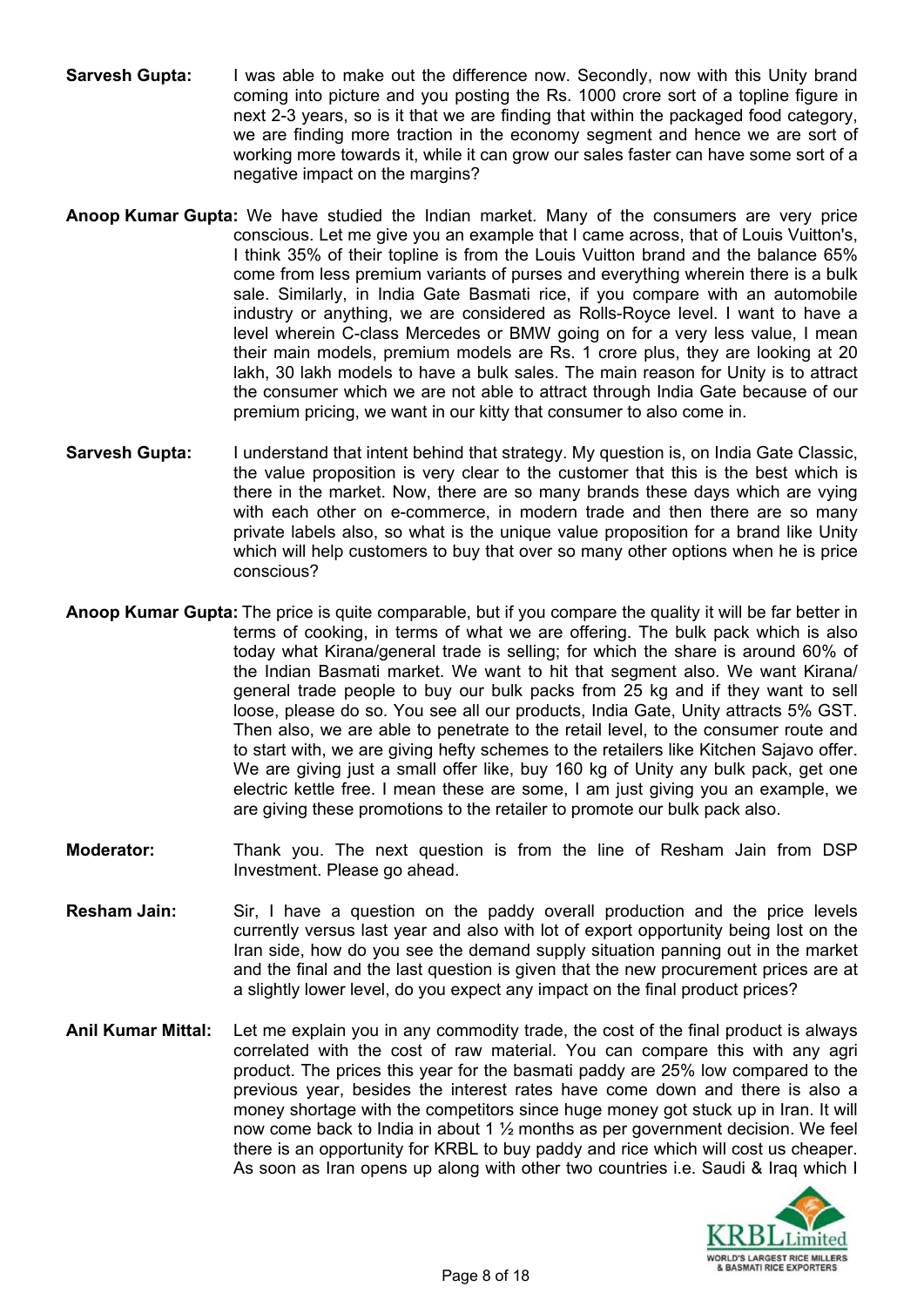mentioned in my initial presentation, there will be an increased demand for basmati. Since Saudi, Iraq and Iran together account for about 74% of the total India's exports of basmati rice, the prices of basmati will definitely shoot up and we are certainly going to get the advantage as we are regularly buying rice and paddy and these prices will not come again. With our experience of last three decades in this trade we had not witnessed such prices in the last so many years, therefore, this is an advantage for KRBL both in exports and domestic as well as to our stock level since our buying is at low prices. Due to our balance sheet, we have reserves and also have good bank limits besides interest rates are quite low. we are going to buy at these prices minimum 20-25% extra over last year looking to the current prices.

- **Resham Jain:** And sir, what is the current procurement price in the absolute number versus last year?
- **Anil Kumar Mittal:** There are primarily four variants of basmati rice out of which Traditional Basmati has not yet come which will start from somewhere by end of November. Second variant is 1509 with the current price range of Rs. 20- 21 per kg. compared to Rs. 27–28 per kg last year. Then we have Pusa Basmati, the prices of which have come down only by 10%, since the supply is less and demand is quite good. Lastly, we have the largest crop of 1121, out of which 70% is exported out of India. Last year, the prices went up to Rs. 33-34 per kg, whereas this year it has opened this year at Rs. 26-27 per kg with a gap of 30%.
- **Resham Jain:** And sir, this 1121 is largely exported to these Middle Eastern countries or across the globe including US, Europe, South Africa?
- **Anil Kumar Mittal:** Europe does not buy 1121 since they are importing around 400,000 MT of Brown rice out of India out of which 20,000 MT is White Rice and the balance 380,000 is Brown Rice. There is a very high percentage of broken rice while polishing 1121, therefore Europe imports 90% of Pusa Basmati and 10% Traditional Basmati. Rest the whole world imports 1121 White Rice and the demand is much more for 1121 in the whole globe other than Europe compared to other varieties.
- **Moderator:** Thank you. The next question is from the line of Dushyant Mishra from SageOne Investments. Please go ahead.
- **Dushyant Mishra:** I just wanted to ask how the procurement for pesticide-free rice for Europe because I understand that Europe's problem was that they wanted pesticide-free rice, is that coming along well? How are things looking on ground for that?
- **Anil Kumar Mittal:** No doubt, the quantities of MRL Basmati Rice are available much more compared to previous year and we are concentrating on buying maximum of MRL paddy. The problem in MRL paddy is the difference in pricing between MRL & non MRL which is around Rs. 2 - 3 per kilo which is on a higher side, even then we are in the market to buy. We believe the prices are going to streamline because Rs. 3 per kg on paddy will cost Rs. 5 per kilo dearer on rice which makes a difference of export price by about \$70 to \$80 PMT. Still we are going to buy MRL paddy since we don't have any alternative.
- **Dushyant Mishra:** Second question was, any idea when we stop seeing the ED in our shareholding pattern and I know, I am sure you don't have much of it but any sense you are getting from our interactions with them when they stop appearing in our shareholding lists?

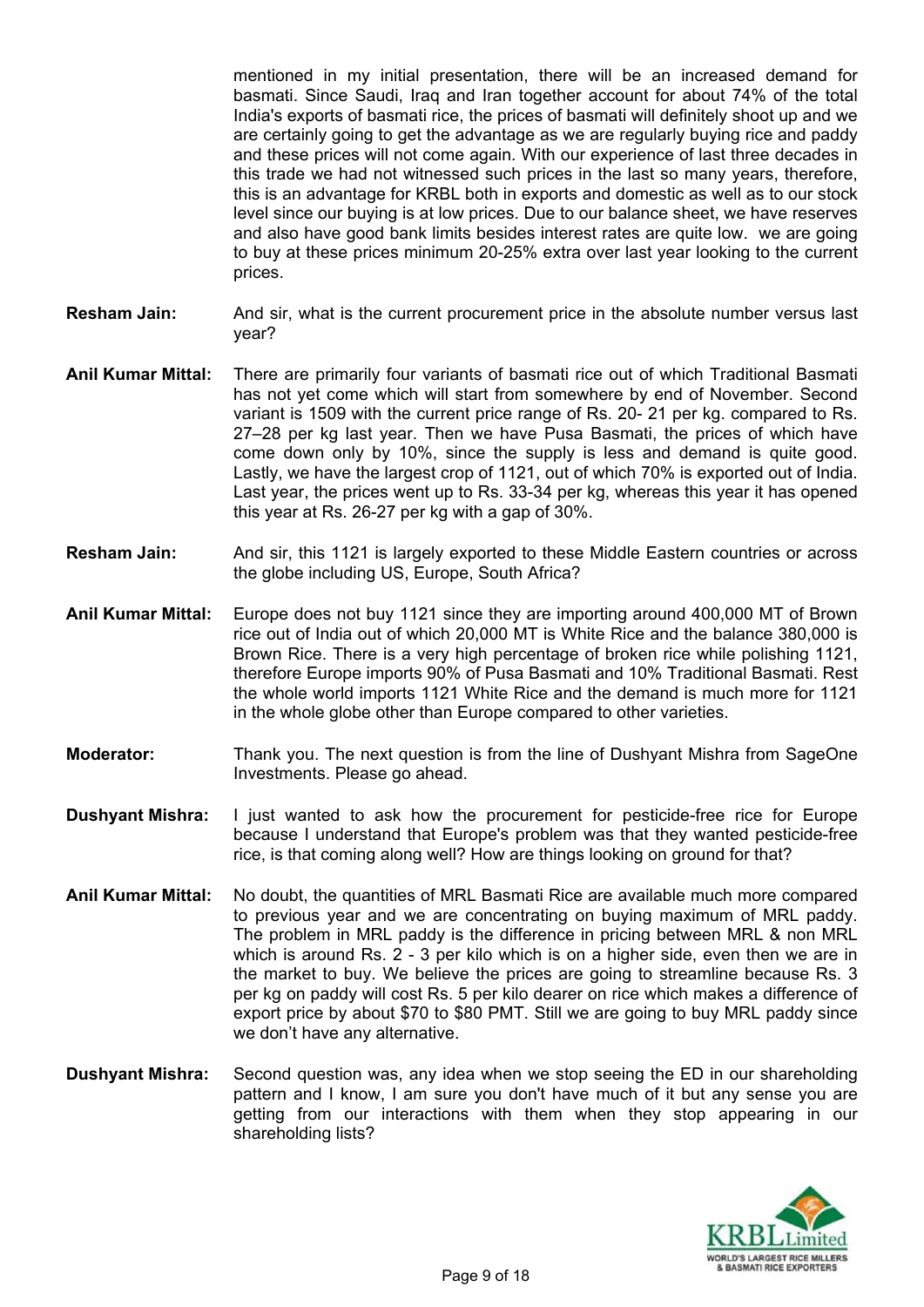- **Anoop Kumar Gupta:** You see a matter of shareholding pattern where ED is there is not related to promoters, not related to the company KRBL Limited. It is related 100% to Balsharaf who is our distributor for Saudi Arabia and we had a long 25-30 years association with them and I told you several times and informed everybody that we are assisting Balsharaf in their day-to-day legal matters since he is in Saudi Arabia and we are in India. We are just assisting him in legal matters, he is taking the decisions, but as per the results for over last 1, 1-1/2 years, Balsharaf have won in appellate authority, in High Court, and even won in double bench, even for the certain question Balsharaf have won in Supreme Court also. Now due to COVID situation, the lawyers of Balsharaf don't want to argue the matter on virtual, they want to argue it in person, so they are waiting for the COVID issues to get cleared. So I hope I have answered your question in a very detailed manner.
- **Moderator:** Thank you. The next question is from Ashish Kacholia from Lucky Investments. Please go ahead.
- **Ashish Kacholia:** My question is basically, sir, when you say that the prices of the paddy had fallen from Rs. 34 to Rs. 27 or Rs. 28 per kg, what is the impact on the inventory that we are holding of the aged rice, that also fall in value or the two are independent of each other?
- **Anoop Kumar Gupta:** Ashishji, I have been answering this question from last 15 years and our investors are really confused every time that if the new crop prices fall, then what is the exposure of KRBL on the old inventory. I had made it very clear today also, crop 1121, 2019; crop 1121, 2020; crop 1121, 2018, these are different commodity prices whether the market goes to any level are not comparable at all. It is according to me, the commodity is different, number one. Number two, KRBL is marketing all their consumer packs worldwide, not only in domestic, even in international which has certain SKUs that are 2 years old, certain SKUs are 1, 1.5 year old and there are certain SKUs which are minimum 9 to 10 months old, majority of them. I mean if you talk of the consumer pack, I would say 80% of them except par boiled rice and we don't have any stock of parboiled rice. We don't have any stock of paddy which will be converted into parboiled rice. So any variation of valuation of inventory on the basis of the new crop prices, thinking of that is also not correct.
- **Ashish Kochalia:** And I have one more question sir, which is, you have some plans of introducing some additional varieties of other fragrant rices in the domestic market, so how is that particular effort on our part going along?
- **Anoop Kumar Gupta:** The season has come; these new regional varieties will start coming by end of November or first week of December. We have decided to purchase the quantities because it requires a minimum aging of one year, we will purchase the quantities and store it in rented warehouses of government or whatever we get, but within that one year, we will be adding infrastructure of warehousing, packing, getting staff, all these things and the time is one year and we will do everything in that one year, so that by November 2021, we are able to start it in marketing in a very vigorous manner.
- **Moderator:** Thank you. The next question is from Rohith Potti from Marshmellow Capital. Please go ahead.
- **Rohith Potti:** Sir, my question is sort of a follow-up of previous participant's question on a comparison with Daawat, sir just wanted some more clarification there. So I was just looking at purely the quarter 2 numbers, last year, Daawat, the quarter 2

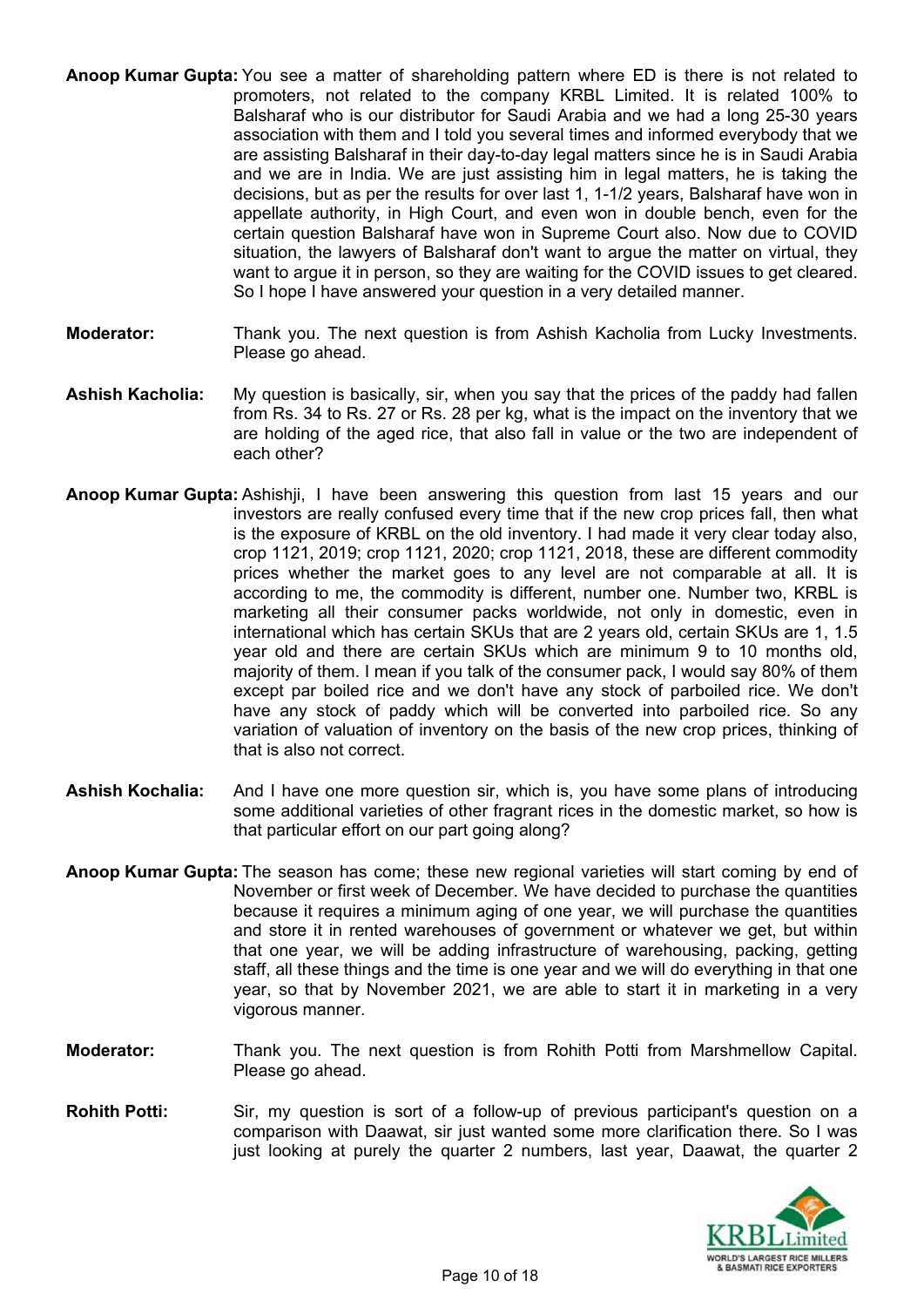number was Rs. 266 crore only for the India business, I am talking only about the India business, while KRBL India business for last year quarter 2 was Rs. 532 crore, so we were double Daawat at that time, but in this quarter, Daawat revenue is around Rs. 310 crore, they were grown 20% while we have de-grown around 20%, so the difference from being 2x last year it has come down to 30% this year. So the question is, with the lockdown ending Q2 was more normalized than Q1, why is the difference reduced to this extent, is it because of the bulk pack itself and do you see the difference going back to normal levels in future or what exactly is happening here?

- **Anoop Kumar Gupta:** I told you the major reason is the bulk pack sale, the bulk pack sale in the previous quarter y-o-y was quite high and the pricing was also good, even the bulk pack sale of Daawat was also good, but in quarter 2 of FY21, what happened, the bulk pack sale of Daawat has increased tremendously and my bulk pack sale which is the premium segment which is from Rs. 65 to Rs. 70 realization level, it has not picked up to that level in quarter 2, but way forward, in quarter 3, I am expecting my bulk pack sale to surpass the pre-COVID scenario of quarter 3 FY20 to quarter 3 FY21. So that is the main reason of the difference of domestic sale between Daawat and me and still I am talking, we are working, our staff is working, our think tanks in the organization are working very hard to know what are the other facts and maybe we have some more clarity.
- **Rohith Potti:** One follow-up sir, the question was, what changed you this quarter, what did we do differently this quarter that we are seeing such a strong growth in bulk pack? Is it normalization of the restaurants and other outlets or is it something as that we did at our end?
- **Anoop Kumar Gupta:** You are talking quarter 3, definitely there is a normalization and frankly because of the prices, you see when I talk of a bulk pack sale it is not a aged rice, it is basically steamed rice which doesn't require aging. So the paddy price is so low and comparatively we have offered a good price in the channel, so the distributors, whole sellers, the whole chain is of the opinion that we should be in a stocking mode. So in that mode, they think if we want to stock why not KRBL, why should we go for other. It is a tested product, Re. 1 or Rs. 2 here and there, KRBL product will sell, we should not stock other people. So KRBL has an advantage and due to the stocking spree, I think our sales in Q3 will see a record.
- **Rohith Potti:** Sir, my second question is on Saudi Arabia, so just curious to know, so over let us say the last 4-5 years, let us say from 2015 to now how has our sales of Saudi moved, because I did not get the number correctly, I was part of the AGM, but I remember it has fallen down by around I think 50-60%, so if you could confirm or give us more clarity on that? And the second question here is, is it difficult for us to find a new distributor, given as mentioned Balsharaf seems to be in a little bit of trouble in distributing products, is it difficult for us to find a new distributor to distribute a product in Saudi?
- **Anil Kumar Mittal:** Saudi Arabia is the second largest market and we were the leaders about 5 6 years back. Our distributor came into financial problems and we had also to suffer along with them. Our share both quantum wise and value wise got tremendously effected. Still, as regards the share of India Gate Classic and India Gate Super which is called Bab Al Hind over there, they are still doing good which are high value SKUs. The real effect came on other 6 - 7 brands such as Golden Sella, Cream Color Sella, etc. the sales of which came tremendously down. For example, we used to export 25000-30000 tons of Golden Sella, which came down to 6000 tons and same way cream colour sella and other varieties. Because of the setback, the sale of India Gate Classic also came down from 10 - 12000 MT to

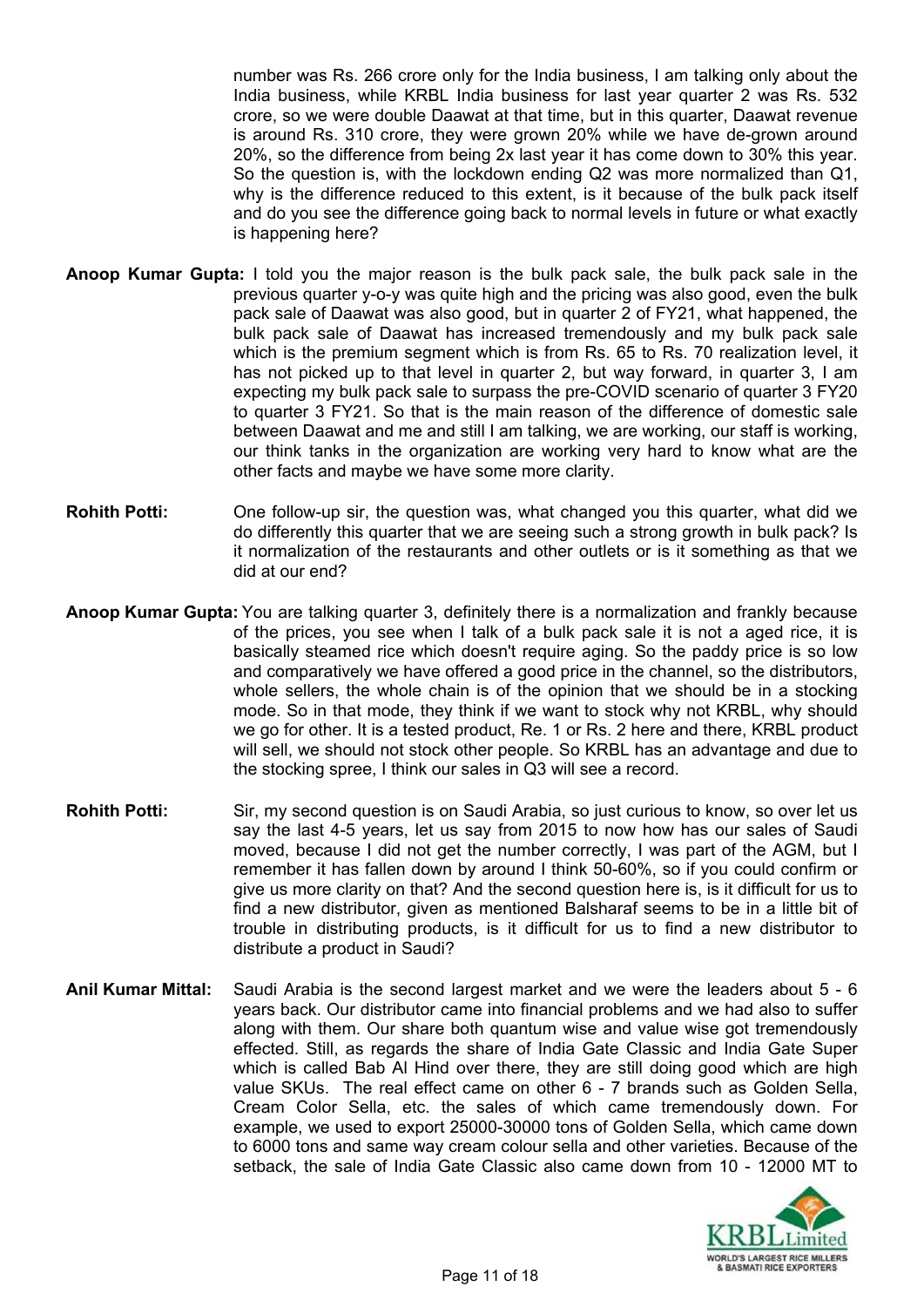about 7000 tons. Just about 2 months back, they settled with the banks. They are restructuring themselves and are coming back on track and will take about  $6 - 7$ months to come to their original business position as they were about 5 years back. In the meantime, because of whatever setbacks we had with Balsharaf, we are already in a search of good distributor, and divide the SKUs. It is taking time since we do not want to give our distributorship in wrong hands. There are many distributors from Saudi who are contacting us on a weekly basis for India Gate agency, which we cannot part with since we have agreements with Balsharaf, but we are finding reasons to divide the business area wise within Saudi Arabia. To change a distributor in abroad is not so easy. Just now, we changed the distributor in Dubai and the new distributor is doing a good job. You will be surprised, how hard we had to fight the legal battle in last  $6 - 7$  months and finally came out of the old distributor just 2 months back. It is not that easy to change a distributor, but we have some plans and we have already located a good distributor, we had a very good communication with the new distributor and rather giving our old brands, we will provide them the brands which we are not shipping to Saudi Arabia, such as, Nur Jahan, Unity, etc. We are working hard on this & Saudi problem according to me will finish by third quarter and you will see good results in quarter 4.

- **Moderator:** Thank you. The next question is from Govindlal Gilada who is an Individual Investor. Please go ahead.
- **Govindlal Gilada:** I have got only one question, versus immediate last quarter and last year last quarter, comparing this quarter and last year quarter, how prices of our consumer packs variation, anything can you highlight, sir?
- **Anoop Kumar Gupta:** There is no change as far as realization of consumer pack is concerned, but I tell you, 2-3% there may be promotions given to the retailers. That could be there, otherwise not much change in the realization.
- **Govindlal Gilada:** I am not sure sir, I am right or wrong, somebody is tracking he told that almost 10% drop that is why I am asking?
- **Anoop Kumar Gupta:** Not at all and it is not reflected in the numbers, don't go on rumors, study the balance sheet, study our presentation, the consumer prices, realization is not affected at all.
- **Moderator:** Thank you. The next question is from the Dhruv Kashyap from Edelweiss. Please go ahead.
- **Dhruv Kashyap:** Mr. Mittal on the export part, if you listened to the Prime Minister in the global call the other day when he had mentioned that he wants to make India an agricultural export hub, how would that statement pan out for us in KRBL in terms of geographies, categories, products and sectors, if you could share some color on what are your thoughts on if India actually becomes an agricultural hub, what all do we need to do or benefit in that sense?
- **Anil Kumar Mittal:** Basmati rice is the only agro product which falls under negative list. There are absolutely no incentives of any sort being provided by the government. For last 7-8 years, we have been demanding along with 2-3 other exporters to provide us slotting charges especially for shipments to Europe, America, Canada and other countries since slotting charges are quite high in these countries, and it is very difficult to place your brands as it becomes uncompetitive,

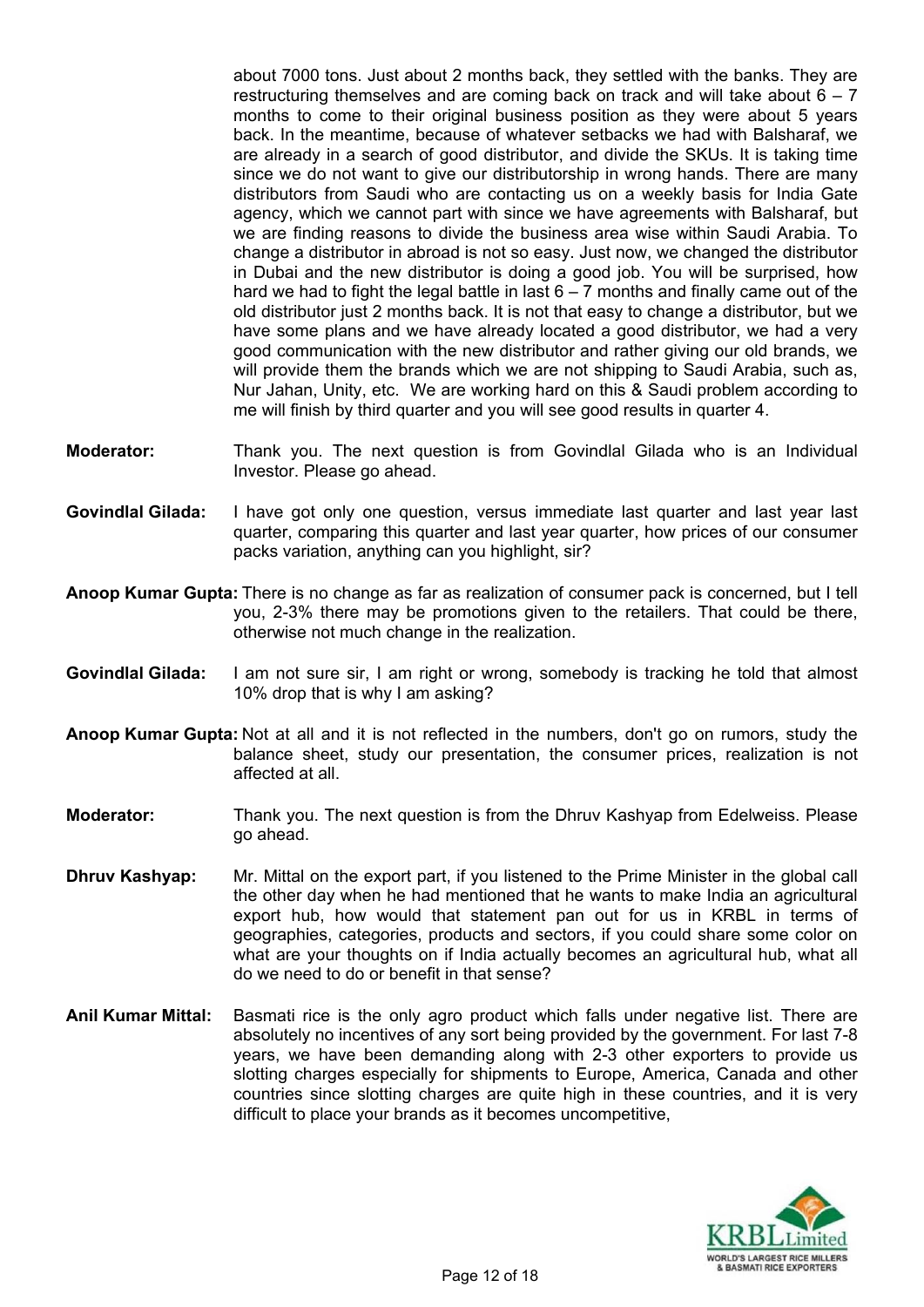The slotting charges are provided by the Government to other exporters for other items. So, we requested the government to at least provide us the same to market our own brands. About 80% of rice exported out of India under private label is brown rice. If you look at the basmati global brands, we are the only company selling globally under one brand, India Gate and the other company is Daawat, but they are manufacturing and reprocessing outside India in Amsterdam and have a distribution office in America. In America they are not doing everything in Daawat Brand, and so is the case in Amsterdam. I am not trying to criticize since we are all friends and they are also doing fine, and we should salute them for their efforts.

First thing which is required to really boost branded exports to different parts of the world from India is to take out Rice from negative list. Under MSME, they are providing 5% interest subvention. As an MSME, you can put up a packaging plant and start exporting to Iran with a turnover of Rs. 500 - Rs.600 crore. These packaging plants cost Rs. 20-30 crore, and you can easily get MSME status and start availing the subvention. On the contrary, the corporates do not get the MSME status besides rice being declared under negative list do not get any sort of subvention or subsidies. I think the investors should appreciate KRBL and Daawat and whatsoever companies are exporting branded products. Corporates are paying 5% GST in the domestic market due to brands. We are also not being provided any reprieve in slotting charges nor any subsidies whatever. Still worldwide, we are able to place our product at a premium price. To sell Basmati rice in this hard competition at US\$ 2400 compared to our second rival not above \$1500, which is a difference of US\$ 900-1000, should be appreciated, since we have not reduced the share of our premium products in spite of COVID.

- **Dhruv Kashyap:** Sir, this is a follow-up to this question, before I come to second question, like in other industries like steel for example or auto ancillaries sector, they have an industry body that keeps making representation to the government, is it that we don't have one for the rice industry or is the government is not kind towards us to look into us?
- **Anil Kumar Mittal:** We have dual problems. Our association is not very effective. We do not have any think-tank in our Association as we had  $4 - 5$  years back when the members of the companies like KRBL, Tilda, Satnam Overseas, Daawat and others really used to represent the industry and its problems in a more persuasive manner. Many of them have left the industry and few of them have become NPAs. Today our association does not have any capable persons right from A to Z who can represent the industry in a right manner. It is hard to believe, we gave at least dozens of representations to PHD, FICCI, etc. with no results. Government wants follow-up from the association and not from an individual. Many a times when we go with our presentation, the concerned officials expect us to come through the association.
- **Moderator:** Thank you. The next question is from Alok Singh from AXA Mutual Fund. Please go ahead.
- **Alok Singh:** Most of my questions have been answered. Just one clarity. The chairman mentioned about some warehousing issue, that was not very clear to me. Can you just put it more light on that, please? Thank you.

**Anoop Kumar Gupta:** Warehousing issue in respect of ED?

**Alok Singh:** You mentioned that there was some deposit which you are making because of which, the warehouses…

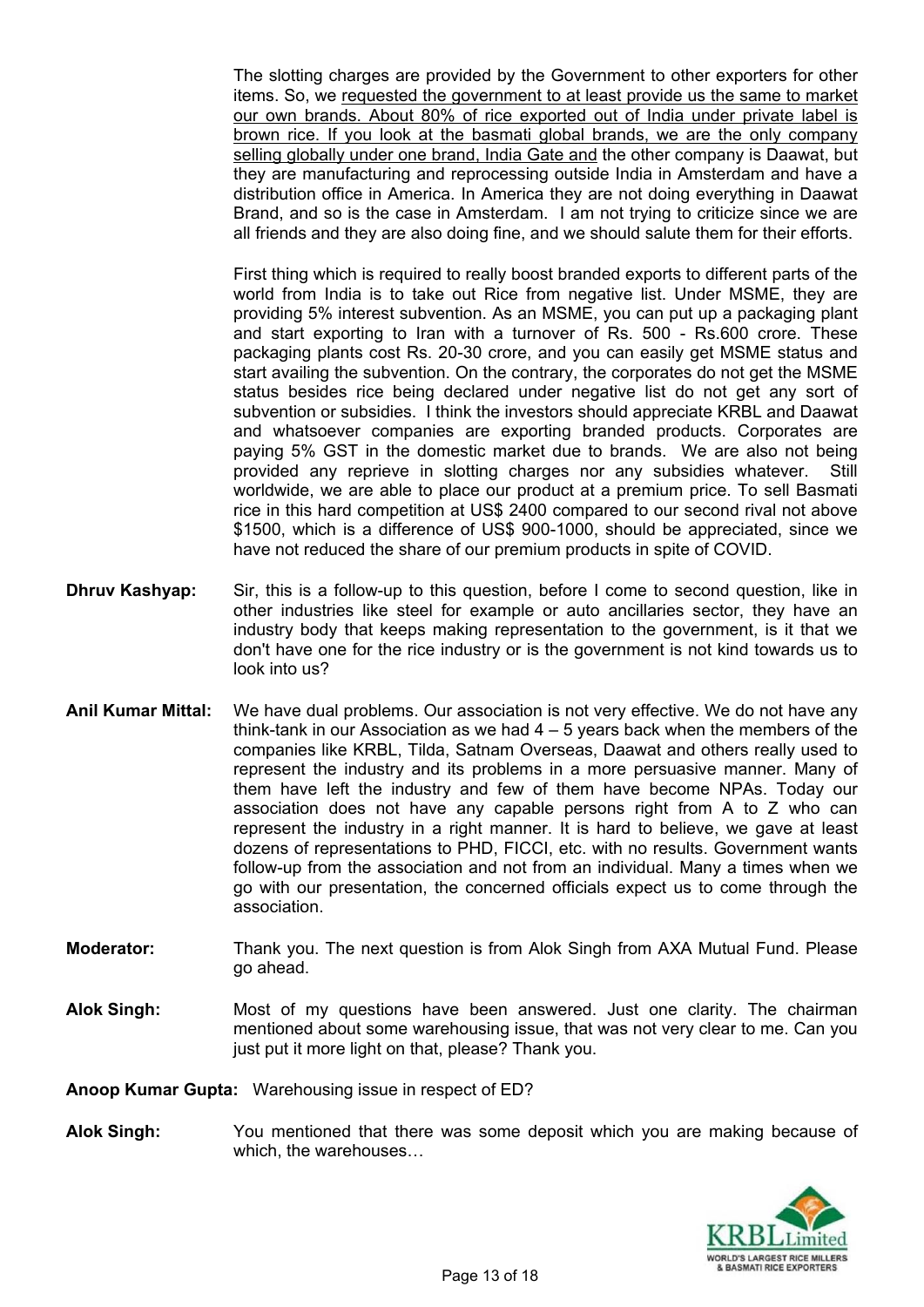**Anil Kumar Mittal:** We had filed an appeal in the tribunal, and we got a good order which says there is no need of freezing the warehouses of KRBL. This order was received on  $17<sup>th</sup>$ January 2020 for restoring our godowns.

> ED never followed the instructions of the tribunal. We had two thought processes. Should we go for contempt of court against ED or should we file an application to the High Court for getting the order implemented? The lawyer suggested we better fight softly and advised us to file an application to the court for releasing our warehouses.

> We filed the application before the double bench of High Court with a request that our godowns should be released and we need our godowns urgently since the new crop season is commencing very soon. Our stocks are already lying over there. We wanted to remove our goods and to be allowed to keep new goods. The court against our first application allowed us to remove the goods, since they are perishable in nature and the ED should not hold any goods. The Court however showed their reservation and ordered that we cannot use the premises till the time the main appeal which has been filed by the ED is not heard, finalized and disposed off. That appeal is coming on somewhere on December  $25<sup>th</sup>$  or so, I do not remember the exact date, but we filed another application requesting to release our godowns to keep the new goods and submitted that we are ready to pay to ED an equivalent amount for which they have freezed our lands.

> The court was happy and ordered us to deposit Rs. 11 crores for releasing the godowns for using them for our new crop since the season was there. Court said, "we do not want to hamper your business, you deposit the amount and you can use the godowns".

- **Anoop Kumar Gupta:** To add on to more clarity, sir, this is only limited to a 15 crore question and this warehouses limit to a portion of warehouse which is just adjacent to our Dhuri factory. Nothing to do with our regular and the 2 million square foot of warehouse, it is a very limited warehouse of value of Rs. 10-11 crore what we are talking. Thank you.
- **Moderator:** Thank you. The next question is from the line of Anshul Saigal from Kotak Portfolio Management. Please go ahead.
- **Anshul Saigal:** Great numbers, congratulations. I have 2 or 3 questions. One is you mentioned that this year, you will be deploying cash to buy 20-25% more inventory. Is that over a number of 7 lakh tons last year which means that we will be about 8.5 lakh tons this year?

**Anoop Kumar Gupta:** Yes.

- **Anshul Saigal:** Could be surpassed that, Anoopji?
- **Anoop Kumar Gupta:** Depending upon the price, it can surpass also.
- **Anshul Saigal:** Second, there was a question which was asked about the price declines of 10%. What we have heard and checked is that in fact in India Gate Classic, we have raised prices. Is that a correct understanding? And raised prices are 4 to 5%?

**Anoop Kumar Gupta:** Who said the prices have declined by 10%?

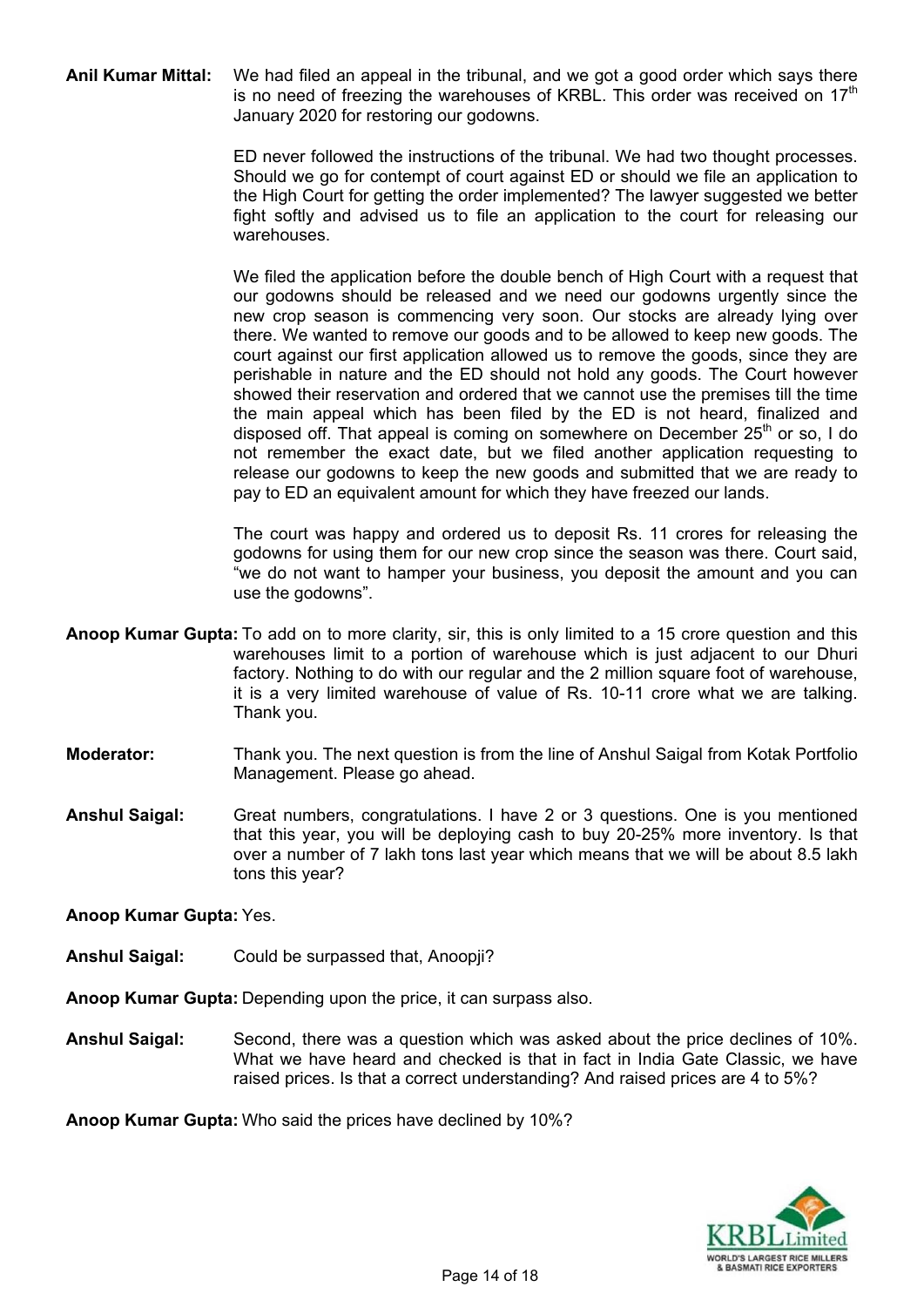- **Anshul Saigal:** Someone in the call suggested that which you had refuted. What I am saying is that we have been given to believe that in fact, your raised prices in India Gate Classic by about 4-5%, is that correct?
- **Anoop Kumar Gupta:** In the domestic market, yes, we have raised, but simultaneously, there was a mind behind raising. In the festival season, we wanted to give a push to the retailer wherein we have given a very big scheme to the retailer that buy 20 kg Classic, you will get 1 kg within the box that means 5%. So what we raised 1 month back 5%, we are passing out that 5% to the retailer for this festival two months.
- **Moderator:** Thank you. The next question is from Anish Jobalia from Banyan Capital Advisors. Please go ahead.
- **Anish Jobalia:** So looking at Q2, we had some trickling down impact of revenues from Q1 to the tune of around Rs. 350 odd crore that we were expecting in Q2. So after we adjust for that, the revenues are lower than the Q2 of FY20, which itself was an abnormal quarter last year because some of our shipments were delayed to October 2019. So there have been some comments that the reason is because the bulk pack segment not doing well in the HoReCa. But now going forward in H2, also we have some understanding that in FY21, we are looking to do similar revenues as FY20, so we need to grow by 20% plus around 24% in H2, over the last year. So do you think will we be able to achieve this and why or else? What is our revised guidance around, the entire year numbers?
- **Anoop Kumar Gupta:** I do not understand your logic what you are talking about Q2, but anyway what you are talking that we have to grow 24% to match FY20 in FY21, yes, you are right. And I am quite hopeful, my management is quite hopeful that we will reach that number, but in the forward looking statements we said that there can be a deficit of 2-3% because of the pricing of the new crop 4%, but if you talk of quantitative analysis, we will surpass FY20 numbers in FY21. Thank you.
- **Anish Jobalia:** Sir, my second question is what is your thinking around our Rs. 8000 crore revenue target, have we had any change in the expectation around the timeline and considering all the positives and negatives that had happened in the last few months, what are the top 3 drivers which are working in our favour?
- **Anoop Kumar Gupta:** Revenue target of Rs. 8000 crore is very much in line, the time line may get extended by one year due to COVID. We have also mentioned earlier our main aim is to increase our presence in regional rice, introduction of more SKU and newer varieties of basmati rice in the international as well as domestic market like Unity brand. Further we are also opening up in health segment. We are also looking for opportunity for any good merger and acquisition, which can boost our topline.
- **Moderator:** Thank you. The next question is from the line of Manish Bhandari from Vallum Capital. Please go ahead.
- **Manish Bhandari:** I have a question. So all the money which we were supposed to receive from the Income Tax Department has been received?
- **Anoop Kumar Gupta:** Manish, we have made the representation. We have made the application. The money has not received yet. Thank you.
- **Manish Bhandari:** I made to believe may be Rs.100 crore to Rs**.**200 crore.

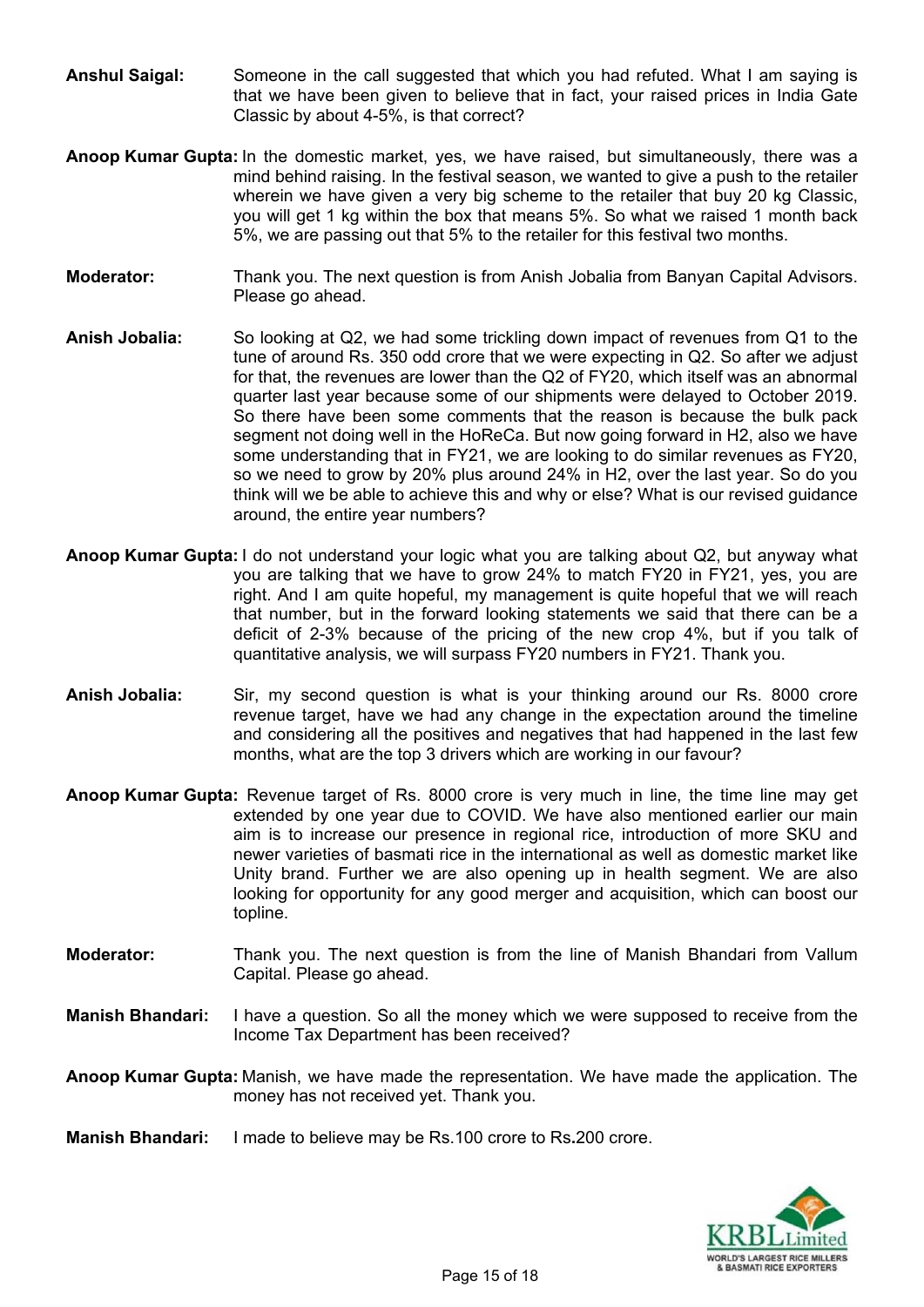**Anoop Kumar Gupta:** It is Rs.130 crore.

- **Manish Bhandari:** Sir, my second question is regarding the Idli. Is there any update about the foray what we have made a year back?
- **Anoop Kumar Gupta:** Yes. Idli market is very encouraging and the sales are good in Karnataka in the radius of 300-400 kms and we have started with 10-15 tons per month. Today, it is 250-300 tons per month. And I am talking consumer pack of only 1 kg wherein the margins are good, it is (+10%). But Manish I tell you my experiences of last one year that we need to have our own processing and manufacturing unit in Karnataka which we are doing already for regional rice. In next one year when we will have processing and packing plant for regional rice, especially for Sonachur, Sona Masoori, then definitely a small plant of Idli rice, rice atta, and so many other products will also be done. So ultimately, I think the success story will come when will have our own manufacturing plant. Thank you.
- **Moderator:** Thank you. The next question is from Shailesh Kumar from Insight Edge. Please go ahead.
- **Shailesh Kumar:** Sir, I have the slight observation. If you look at our competitors' export revenue, they have done almost 40% higher than us, they have done around 1,43,000 MT of volume and Rs. 102 per kg of average realization. How do you see your company vis-à-vis your performance for the quarter? And is it a sustainable one or it is flash in the pan?
- **Anoop Kumar Gupta:** I would like to answer this question regarding export revenue difference in the price realization there. If you study the balance sheet of the competitor, the realization of revenue is on the basis of what price he is getting in Amsterdam and what price he is getting in USA. The PTRs of USA and Amsterdam are being shown because those are their subsidiaries and ultimately in consolidated balance sheet, everything, the revenue, everything comes and if you are intelligent enough to compare to reach to that revenue, maybe some amounts would get lesser in the topline, but certain expenses like employee cost, interest and there are many more expenses if you go in the details, that difference between the expenses of KRBL and them maybe more than Rs. 100 crore, may be more, we have to study more. If you divide the quantity of 100 crore with the quantity of exported quantity, the difference may be Rs. 10 – Rs. 15 a kg.
- **Anil Kumar Mittal:** Anoop, I do not know whether it is in public domain or not, and investors should know that there is a huge quantity of private label being marketed which is not being done by KRBL.
- **Anoop Kumar Gupta:** And I do not understand how can you have such margins in private label? People are doing private label or a bulk cargo of brown rice at even 1% or 2% margins.
- **Shailesh Kumar:** Sir, the very purpose of putting this question was that I was really puzzled to understand this particular equation, that is why I requested you to put some light on that, nothing else.
- **Anoop Kumar Gupta:** Yes. You see, I told previously also these are like only broad observations after seeing their numbers. But we are going into the details. Thank you.
- **Moderator:** Thank you. The next question is from the line of Chetan Doshi from Tulsi Financial Services. Please go ahead.

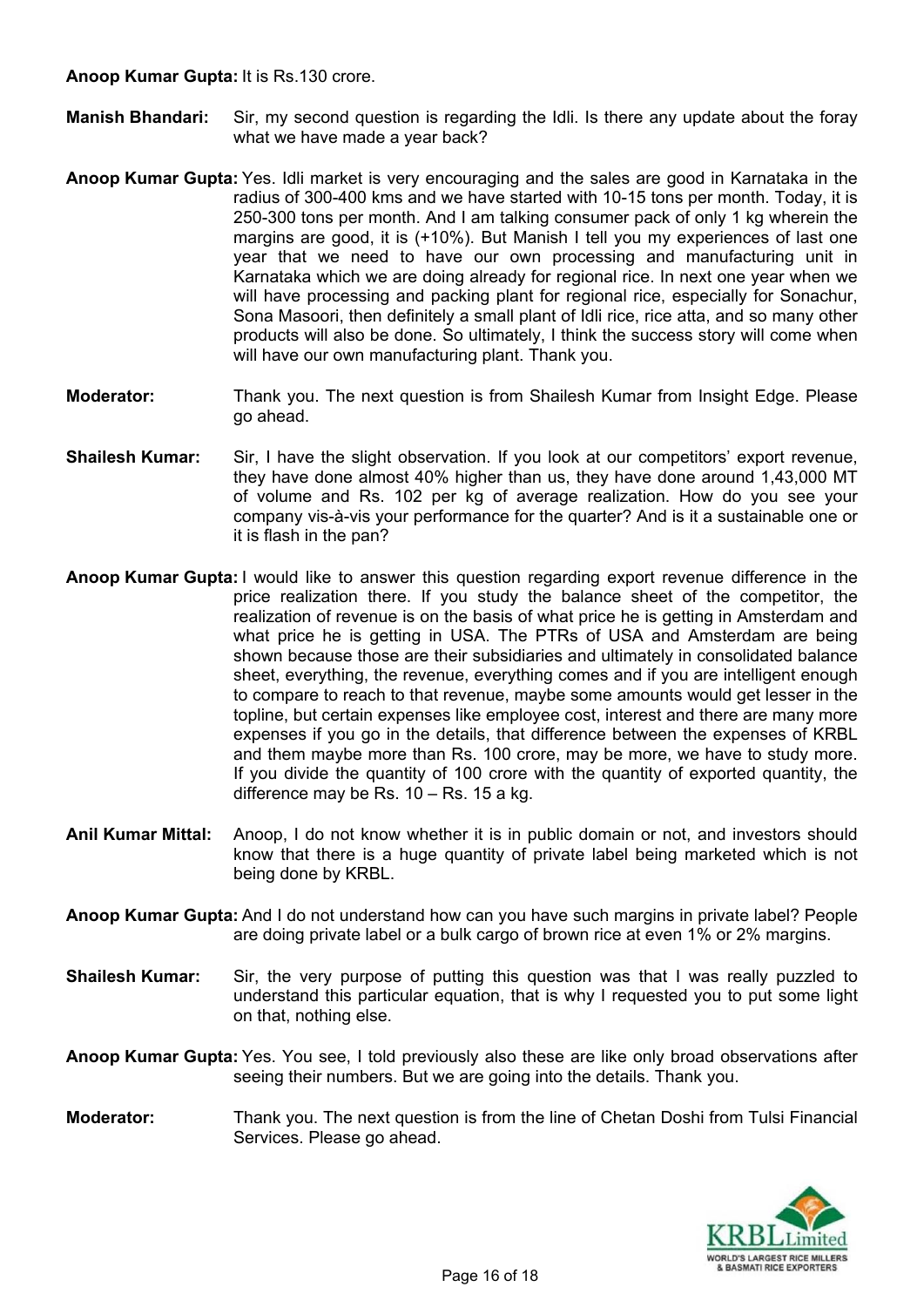- **Chetan Doshi:** As a kind gesture from the company, like most of the textile company what they do to for the shareholders, do we have any proposal to offer some special discounts to the shareholders for our Classic, India Gate basmati?
- **Anoop Kumar Gupta:** We can think of your proposal, Mr. Mehrotra write it down and discuss. Thank you.
- **Moderator:** Thank you. The next question is from Sarvesh Gupta from Maximal Capital. Please go ahead.
- **Sarvesh Gupta:** Just two questions. One is while we are seeing like 25-30% decline in the paddy prices and given that we are more on the branded segment, I think the prices of the final products would be stable resulting in some increase in the margins for us. So given this very good situation in the last several years that your final product prices, your margins will expand because of lower RM prices, and then we are also saying that by Q4, Iran demand should come back which would again increase the prices of both your inventory as well as final goods. So these look like very unique situation that we are in where we can buy cheap because of Iran in Q3 and then prices will firm up by Q4 if Iran starts buying again. So that is number one. And second is I saw a sharp increase in the other expenses in this quarter. Can you just comment on that?
- **Anoop Kumar Gupta:** We have previously seen about 8-9 years back numbers of our inventory compared to the industry compared to the market values were very cheap and we are seeing this big opportunity, for KRBL as far as our inventory management as well as our realizations in the finished product segment is concerned. Thank you. I hope I answered your first question.
- **Sarvesh Gupta:** Other expenses like in the quarter 2 results?
- **Anoop Kumar Gupta:** I do not agree, can you be little specific which…
- **Sarvesh Gupta:** The other expenses have gone up to Rs. 93 crore if I am not wrong compared to…
- **Anoop Kumar Gupta:** Other expenditure are directly related to quantum. If the quantum increased 5 times expenses like freight, fumigation, clearing forwarding charges, Railway, and CONCOR railway freight etc. also increased by 5 times. They are not directly linked with the marketing or anything else.
- **Rakesh Mehrotra:** The other expense includes lot of variable expenses.
- **Sarvesh Gupta:** Sir any guidance on the gross margin for FY21 given the prices that we are seeing? So in FY20, we were at 28% gross margin and in FY19, we were in 30%. So any guidance on the margin in the FY22, so in the next year?
- **Anoop Kumar Gupta:** FY22 comments, I would not like to comment, but FY21, we will be in the same range what we were in FY20 or so and I do not know what you talk about gross margins. I am talking of EBITDA. EBITDA, we are working around 20% and we should be around 20-21%.
- **Sarvesh Gupta:** So for next year given the fall in the RM prices?
- **Anoop Kumar Gupta:** Yes, we will expect the increase, definitely. We will expect an increase, but it is way into the future and I would not comment on the number, but definitely it is encouraging, I should say.